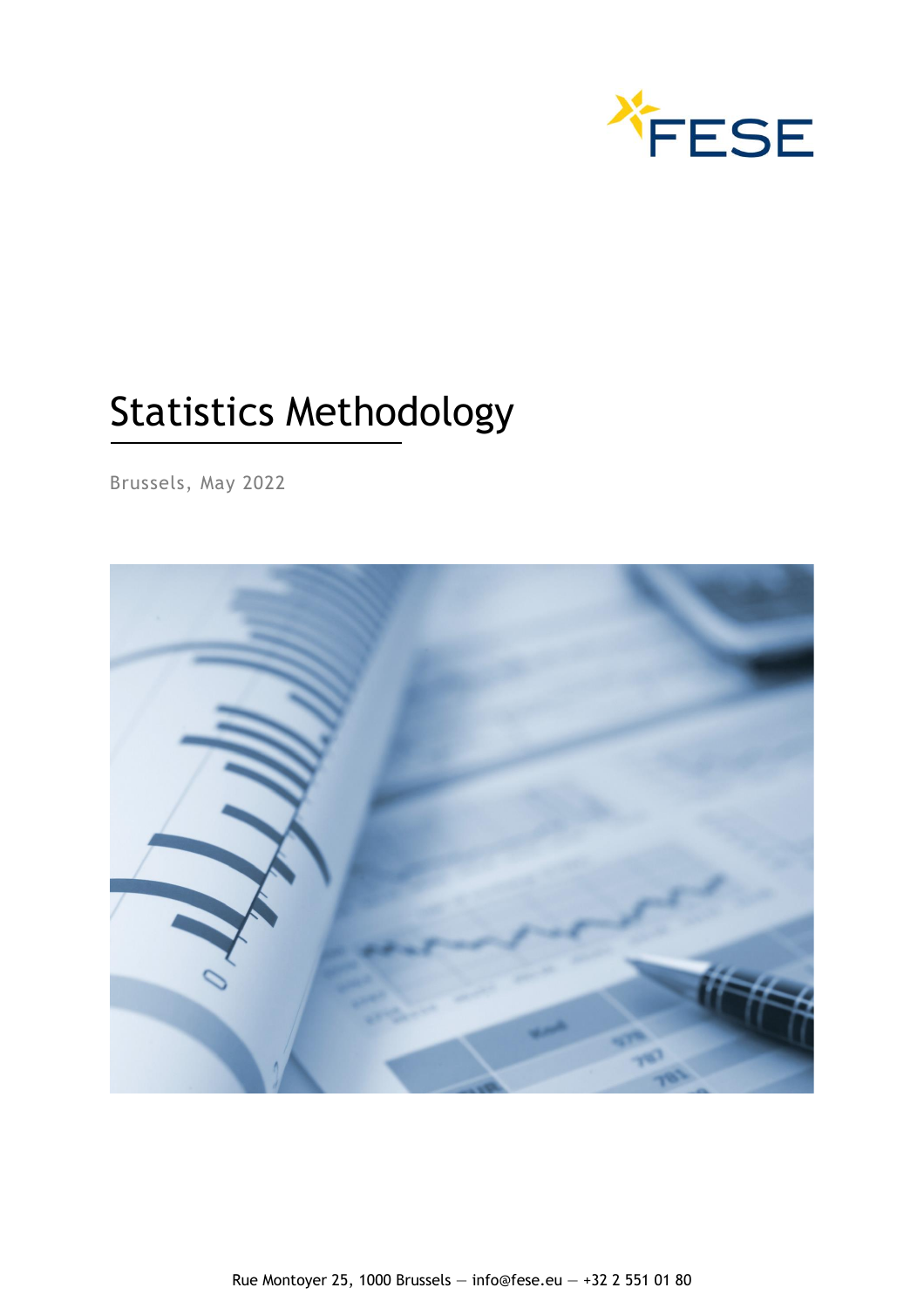# Contents

| 1. |       |       |  |
|----|-------|-------|--|
| 2. |       |       |  |
|    | 2.1.  |       |  |
|    | 2.2.  |       |  |
|    |       | 2.2.1 |  |
|    | 7.3.  |       |  |
|    | 2.4.  |       |  |
|    | 2.5.  |       |  |
|    | 2.6.  |       |  |
|    | 7.7.  |       |  |
|    | 7.8.  |       |  |
|    | 2.9.  |       |  |
|    | 2.10. |       |  |
| 3  |       |       |  |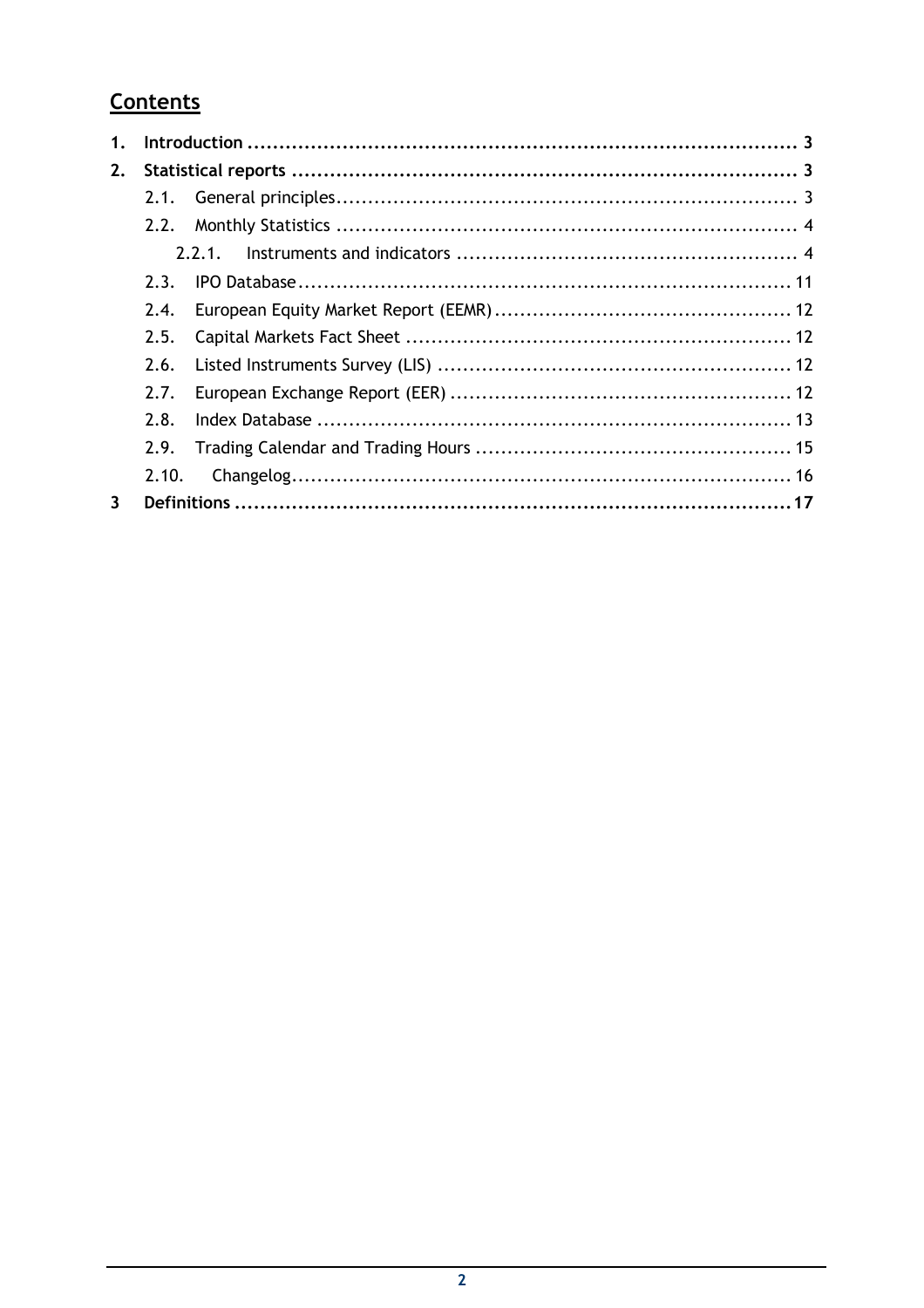# <span id="page-2-0"></span>**1. Introduction**

The Statistical Methodology of the Federation of European Securities Exchanges (FESE) provides the reader with detailed explanations of the statistics published by FESE. Where relevant, detailed examples have been presented to aid clarity.

FESE follows the principles of good statistics, providing figures that are accurate, relevant, valid, complete, reliable, replicable, timely, and comparable. FESE makes all reasonable efforts to ensure that its statistics are comparable between individual members. Notable exceptions from this rule are mentioned in this document. One should be cautious when directly comparing FESE figures with statistics of other trading venues<sup>1</sup> as these may be based on different standards.

The Federation of European Securities Exchanges AISBL (FESE) shall not be liable for any errors or omissions nor for the use of the information contained in this document.

This document is structured as follows. The next chapter contains information on the various statistical reports published by FESE, as well as an overview of the data and figures provided within them. The third and final chapter gives definitions of the products or data.

# <span id="page-2-1"></span>**2. Statistical reports**

## <span id="page-2-2"></span>**2.1. General principles**

## *Single counting*

In order to ensure data comparability, the number of trades and turnover are generally single counted. The single-counting procedure depends on the methodology of every exchange.

The most common procedures used include:

- halving the trades and turnover figures
- counting only one side of the transaction
- using one single identification per trade as suggested by the exchange systems

Due to the great variety of business included under off-electronic order book transactions the concept of single counting cannot be applied to all components in this category.

#### *Turnover categories*

All turnover categories – [electronic order book \(EOB\),](#page-19-0) [off-electronic order book](#page-23-0) (Off-EOB), [reporting transactions,](#page-26-0) and [dark pool](#page-19-1) – are mutually exclusive.

#### *European Economic Area (EEA) and Non-European Economic Area (Non-EEA)*

Data collected through FESE members<sup>2</sup> and published in the monthly statistics and the IPO database are divided by EEA exchanges and non-EEA exchanges.

#### *Notation*

<sup>1</sup> The term exchange is used interchangeably to the official term "regulated market", a trading venue, under MiFID II.

<sup>&</sup>lt;sup>2</sup> Please not that the term member(s) is used to refer to FESE members throughout this document.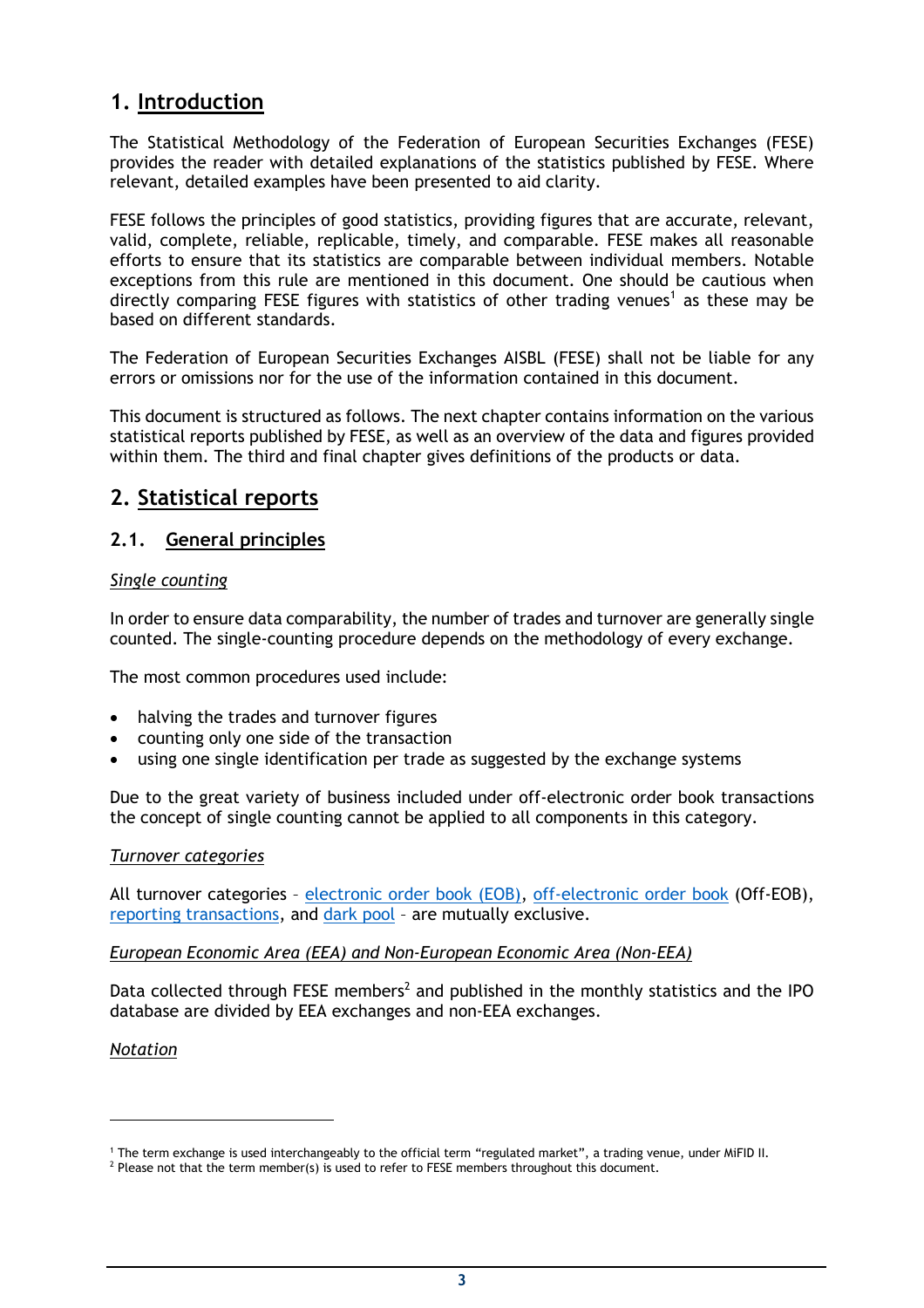The following notation is used in the statistics:

- "n/a" means "not available". Figures may exist although cannot be reported (i.e. due to technical reasons, etc.).
- "0" means "zero". There was no trading of that instrument during the relevant period.
- "//" means "not applicable". The instrument is not traded on the exchange or there is no such market at the exchange. In these circumstances, there is no meaningful data.

## <span id="page-3-0"></span>**2.2. Monthly Statistics**

Every month, FESE members supply data on a broad range of asset classes. This data is structured in tables and provides an invaluable source of international comparison for European securities trading.

## <span id="page-3-1"></span>*2.2.1. Instruments and indicators*

#### *Tables 1a, 1b, 1c, 1d, & 1e: [Stock exchange indices](#page-21-0)*

These tables provide data on a range and classes of indices. They include information on the index name, the value at month end, % change month on month and % change year to date; month high and day of month high; month low and day of month low; year high; and year low.

Monthly high and low figures provided are based on all available index figures throughout the month, i.e. they include intra-day figures where available and not just end of day figures. Some exchanges may use end of day figures in line with their policy.

The tables are split by type of indices:

- Table 1a: [Price index](#page-25-0)
- Table 1b: [Return index](#page-26-1)
- Table 1c: [Traded index](#page-27-0)
- Table 1d: [Specialised market / segment index in equity](#page-27-1)
- Table 1e: [Specialised market / segment index in bonds](#page-27-1)

#### *Table 2: Market capitalisation*

This table provides figures on the [market capitalisation,](#page-22-0) including the value at month end (EUR million); % change month on month; % change year to date in EUR; and % change year to date in local currency.

Note that statistics of "Specialised Markets / Segments in Equity" (Table 6a) are included in these figures. International Exchange Groups calculate their market capitalisation figures based on the underlying listed companies of all their European markets and countries of incorporation. Thus, double counting is excluded.

#### *Tables 3a, 3b, 3c, & 3d: Listed companies and investment flows*

These tables include information on the number of listed companies and their investment and financing flows channelled through the exchange. The data provided is split as follows: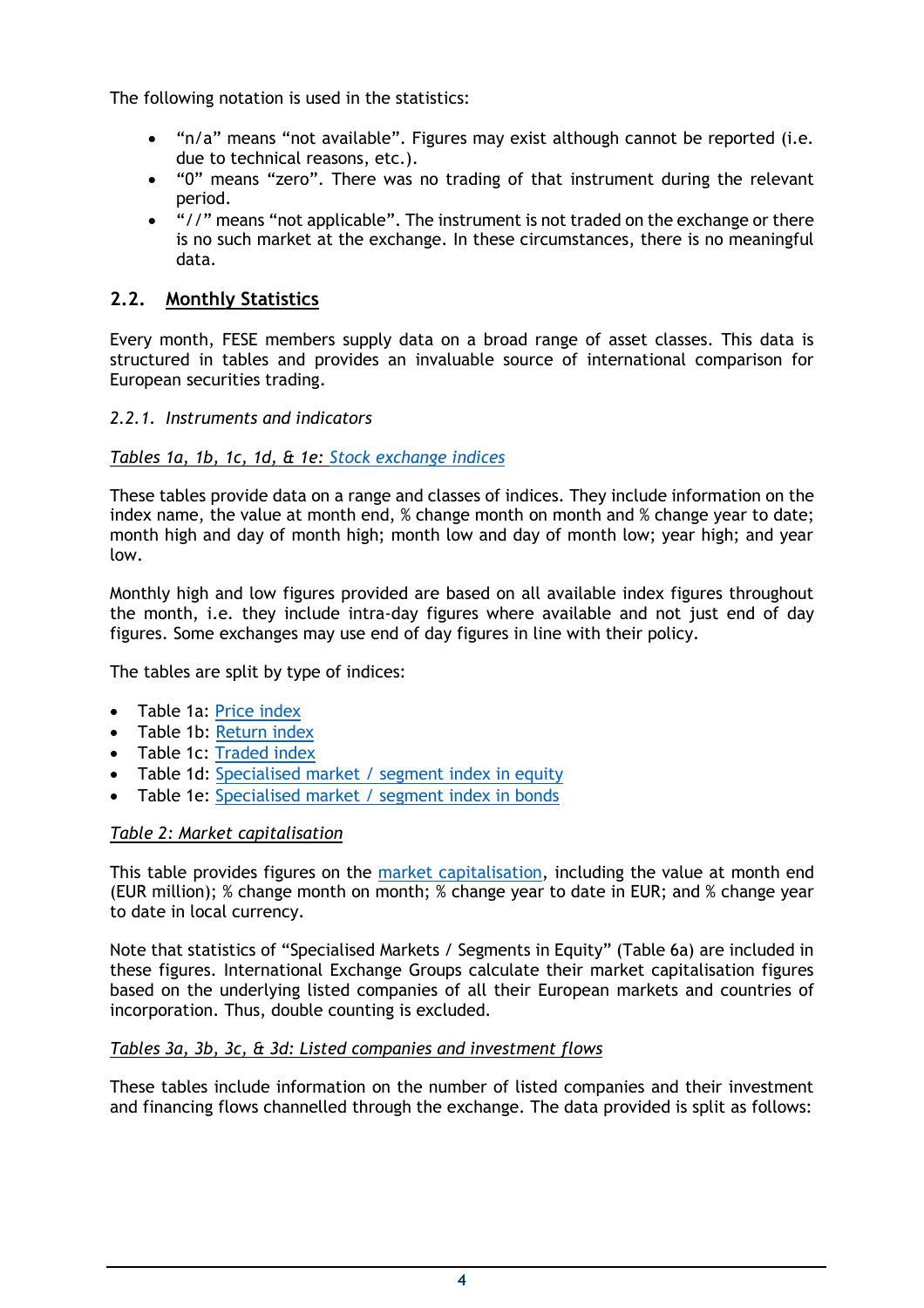- Table 3a Listed companies and Table 3b Listed companies year to date: these tables show the number of companies (split between [domestic](#page-19-2) and [foreign](#page-20-0) except for foreign securities with exclusive listing) whose shares were [admitted to listing](#page-16-1) or listing and trading for the first time during the period through an IPO or other means (splits, mergers,…); or having already floated shares at the end of the period. Figures of new companies listed are disaggregated with the number of which are or have been listed through an IPO.
- Table 3c Investment flows and 3d Investment flows year to date: these tables present the aggregated value of money raised on the [primary market](#page-25-1) with offer of domestic shares and exclusive traded foreign shares (already issued or newly issued) in the period.

The figure is calculated by multiplying the number of shares that were placed by the offer price or the first price of the new shares in the market when the offer price is not available. Figures are reported in EUR million and split by new companies [\(IPOs\)](#page-21-1); new companies (non-IPO); and already listed companies. Private placements (including overallotment options) are excluded from the investment flow statistics.

Data is recorded by newly issued shares, already issued shares, total figures and % change month on month. Total figures on newly issued shares, already issued shares and grand total are also provided, to present the user with additional information about investment flows representing new funds for companies or providing money to former shareholders during the period.

Investment flows included within the categories of newly or already issued shares are shown in the table below.

| <b>Type</b><br><b>of</b><br>listing    | <b>Newly issued shares</b>                                                                                                                                                                                                                                                                                                                                                     | <b>Already issued shares</b>                                                                                                                                                                                          |
|----------------------------------------|--------------------------------------------------------------------------------------------------------------------------------------------------------------------------------------------------------------------------------------------------------------------------------------------------------------------------------------------------------------------------------|-----------------------------------------------------------------------------------------------------------------------------------------------------------------------------------------------------------------------|
| <b>IPOs</b>                            | A new IPO listing takes place and new<br>shares are offered to the public.                                                                                                                                                                                                                                                                                                     | A new IPO listing takes place and<br>already listed shares are offered<br>to the public                                                                                                                               |
| <b>New</b><br>companies<br>$(non-IPO)$ | A new non-IPO listing takes place<br>(through direct listings, spin-offs,<br>mergers, transfers of listing venues,<br>etc.) and new shares are issued for<br>sale as part of the listing process.                                                                                                                                                                              | A new non-IPO listing takes place<br>(through direct listings, spin-offs,<br>mergers, transfers<br>of<br>listing<br>venues, etc.) and already issued<br>shares are issued for sale as part of<br>the listing process. |
| Already<br>listed<br>companies         | An already listed company sells newly<br>issued shares to the public for:<br>Financing the acquisition<br>of<br>٠<br>another company, the purpose of<br>dividends<br>paying<br>to<br>shareholders, or in case of a debt<br>conversion to equity shares that<br>are offered for consideration of<br>debt as part of the<br>the<br>conversion process<br>Exercising rights issue | An already listed company sells<br>already issued shares to the public.<br>This includes a previously non-<br>listed company's share value if it<br>has been acquired by a listed<br>company.                         |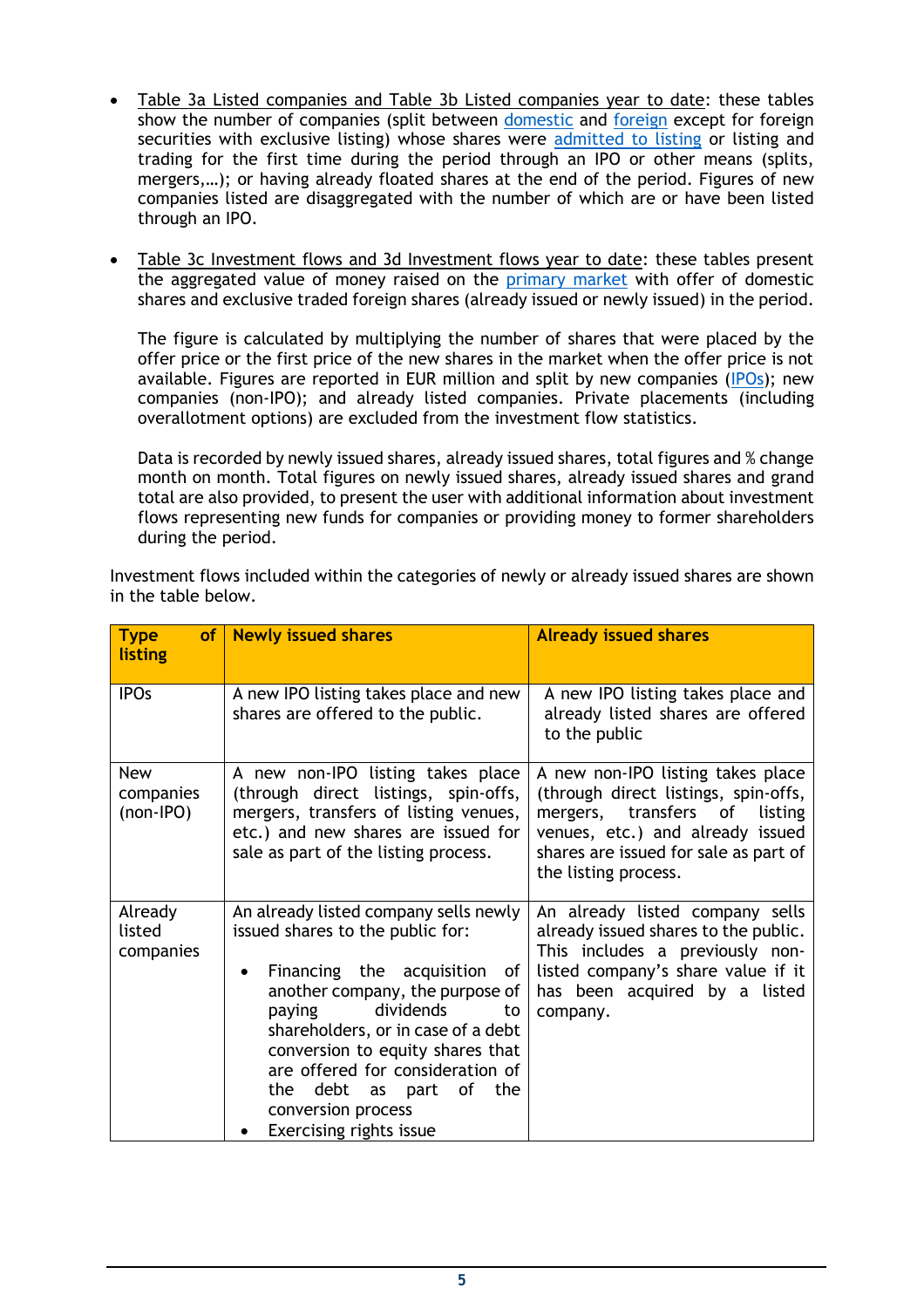| Type<br>  listing | of   Newly issued shares                                          | <b>Already issued shares</b> |
|-------------------|-------------------------------------------------------------------|------------------------------|
|                   | Exercising stock options leading<br>to the creation of new shares |                              |

Note that statistics of "Specialised Markets / Segments in Equity" (Table 6a) are included in these figures. These tables include all markets and segments and excludes ETFs, investment trusts, listed unit trusts, UCITS and market transfers. Only those [companies admitted to](#page-16-1)  [listing](#page-16-1) are included in these tables.

## <span id="page-5-0"></span>*Tables 4a, 4b, 4c, 4d, 4e, & 4f: Value of equity trading*

Tables 4a, 4b and 4c provide data on the number of trading days, number of trades, [turnover](#page-27-2) (EUR million), % change month on month in EUR, and % [turnover velocity](#page-28-0) of equity trading for the respective month. Equity trading data is broken down by the trading system by which the transaction occurred, i.e. on an [electronic order book,](#page-19-0) as an [off-electronic order book](#page-23-0)  [transaction,](#page-23-0) as a dark pool transaction, or as a [reporting transaction.](#page-26-0) The tables are divided by:

- Table 4a [Domestic](#page-25-0) equity trading
- Table 4b [Foreign](#page-20-0) equity trading
- Table 4c Value of equity trading summarising both domestic and foreign

Tables 4a2, 4b2 and 4c2 provide more details on electronic order book trading, split across scheduled opening auction, scheduled closing auction, scheduled intraday auction, continuous trading and miscellaneous (unscheduled auctions). Data provides information on number of trades and turnover (EUR million). The tables are as follows:

- Table 4a2 [Domestic](#page-25-0) equity trading Electronic order book
- Table 4b2 [Foreign](#page-20-0) equity trading Electronic order book
- Table 4c2 Value of equity trading Electronic order book

Tables 4d, 4e and 4f provide year to date data on domestic (Table 4d), foreign equity trading (Table 4e), and their total value (Table 4f), within the reporting period. Tables 4d2, 4e2 and 4f2 give figures on the year-to-date EOB trading of domestic and foreign equity, and the total value of equity trading as a sum of both.

Note that transactions in "Specialised Markets / Segments in Equity" (Table 6a) and companies admitted to listing and admitted to trading are included in these figures.

#### *Table 5: Top 5 Most traded shares*

This table represents the top five companies traded on each exchange each month based on the share of the total value of order-book share trading.

#### *Tables 6a, 6b, 6c, & 6d: Specialised markets / segments*

The tables on [specialised markets/segments](#page-27-3) provide figures for equity and for bond and money market instruments on the market name, whether it is a market or segment, the type of market (Regulated Market (RM) or Multilateral Trading Facility (MTF)), the type (no specific or SME), the number of listed companies end of month, and market capitalisation end of month. Data on the number of trades, turnover (EUR million) and % change month on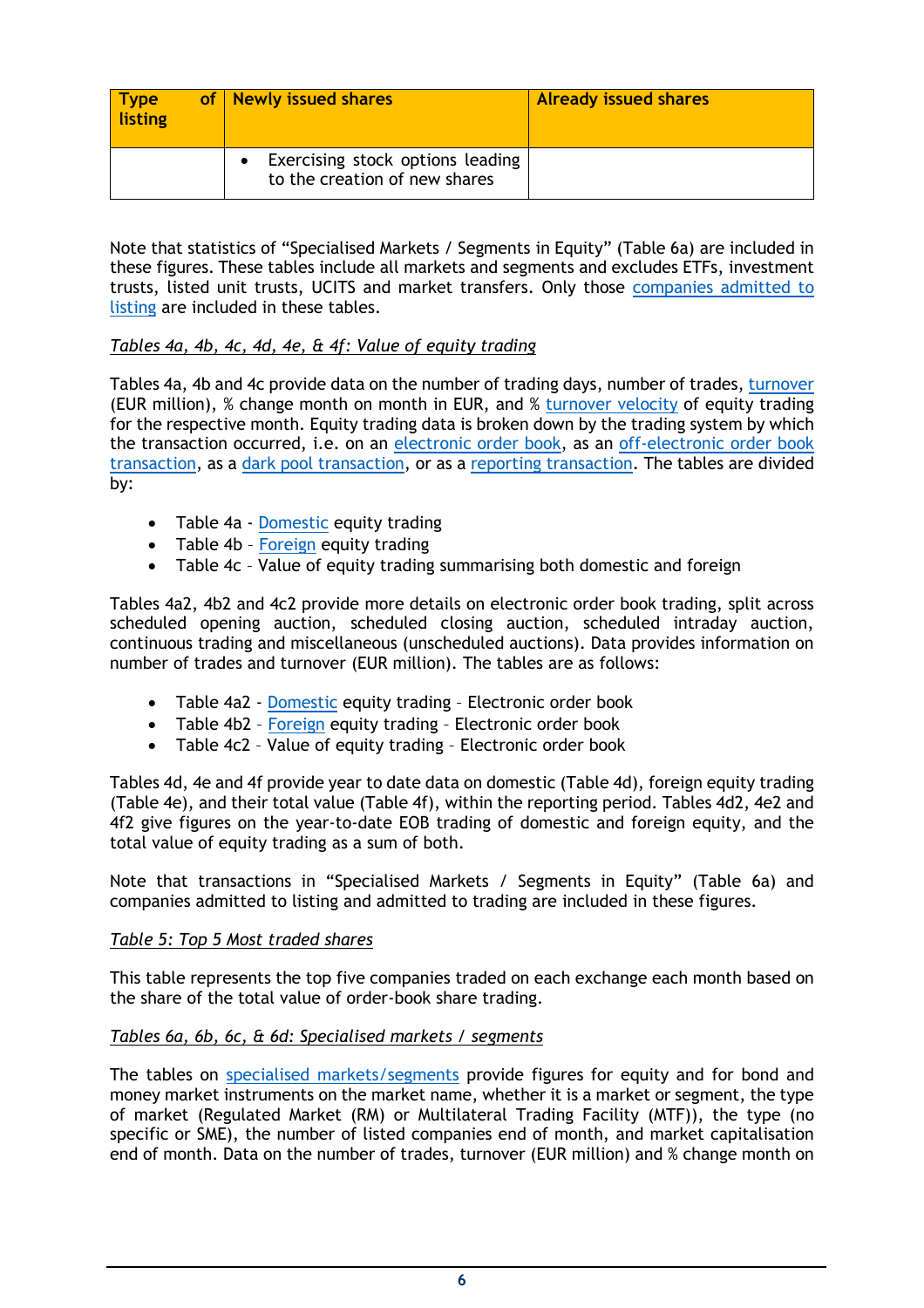month is split by type of transaction, i.e. EOB, Off-EOB and reporting transactions. The tables are split as follows:

- Table 6a: Specialised markets/segments in equity
- Table 6a2: Specialised markets/segments in equity, electronic order book
- Table 6b: Specialised markets/segments in equity, year to date
- Table 6b2: Specialised markets/segments in equity, electronic order book, year to date
- Table 6c: Specialised markets/segments in bonds and money market instruments
- Table 6d: Specialised markets/segments in bonds and money market instruments, year to date

Note that the equity trading values include companies admitted to listing and trading.

## *Tables 7a, 7b, 7c, & 7d: Securitised derivatives*

Trading statistics for [securitised derivatives](#page-26-2) provide data on investment products, divided into new listings during the respective month and those listed at the end of the month, showing the total number of listed companies at the end of the reporting period. Figures on number of trades, turnover (EUR million) and % change month on month are shown by trading categories, i.e. EOB, Off-EOB and reported transactions. The tables provide figures across the two different types of securitised derivatives, as well as year to date totals:

- Table 7a: Securitised derivatives investment products
- Table 7b: Securitised derivatives investment products, year to date
- Table 7c: Securitised derivatives leverage products
- Table 7d: Securitised derivatives leverage products, year to date

## *Tables 8a & 8b: ETFs*

Trading statistics for [Exchange Traded Funds](#page-19-3) provide figures on ETFs divided by new listings at the end of the month and the total listed up to the respective month. Data on the number of trades, turnover (EUR million) and % change month on month are shown split by trading categories, i.e. EOB, Off-EOB and reported transactions. The tables show figures for the month, as well as for year to date:

- Table 8a: ETFs
- Table 8b: ETFs, year to date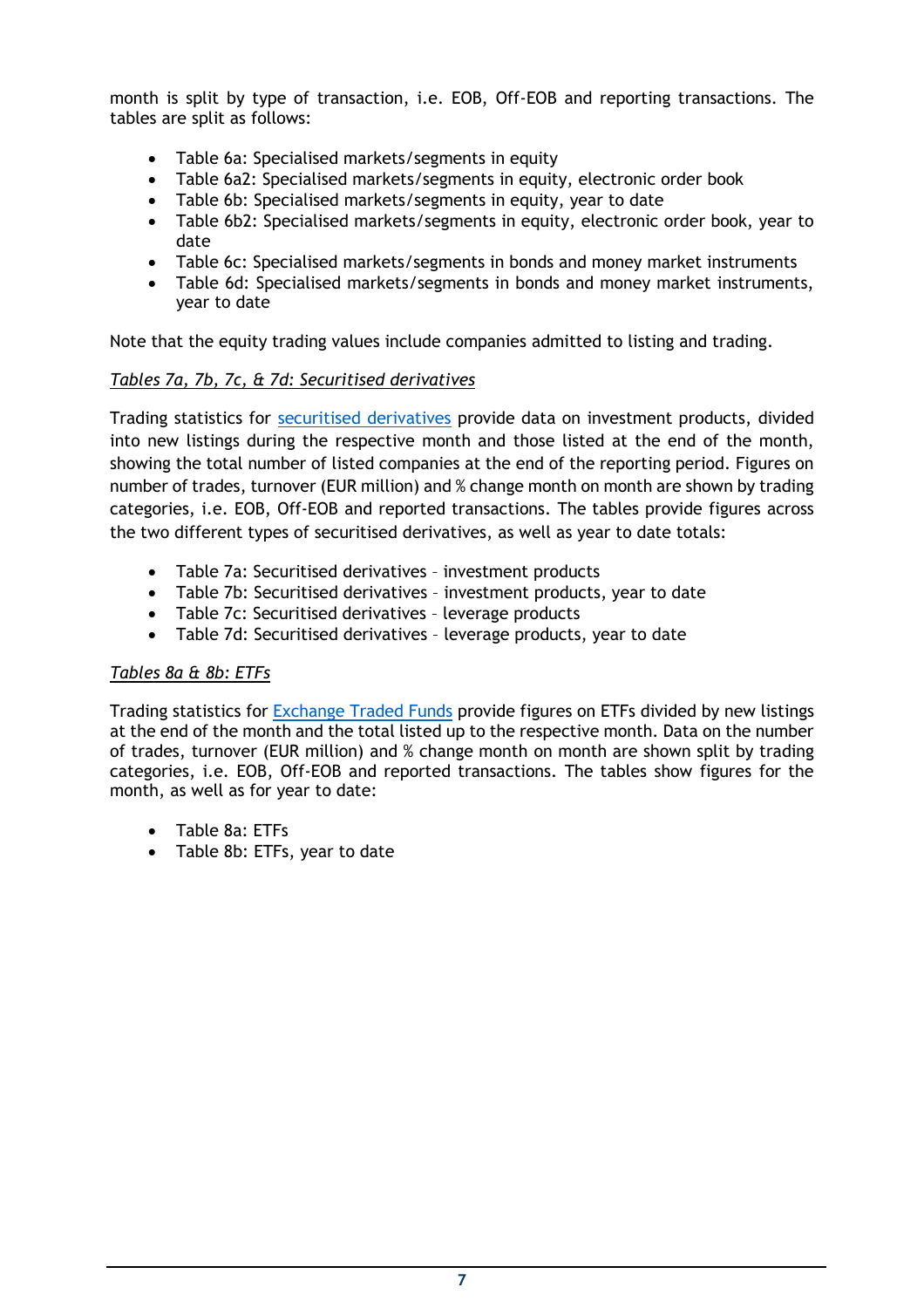## *Tables 9a & 9b: UCITS*

Trading statistics for Undertakings for Collective Investment in Transferable Securities [\(UCITS\)](#page-28-1) are divided into new listings during the month and the total number of UCITs listed at end of month. Figures on number of trades, turnover (EUR million) and % change month on month are shown by trading categories, i.e. EOB, off-EOB and reported transactions. The tables show figures for the month, as well as for year to date:

- Table 9a: UCITS
- Table 9b: UCITS, year to date

#### *Tables 10a, 10b, 10c, & 10d: Total bond and money market instruments*

The tables on total [bond](#page-16-1) trading value provide data on the number of trading days, as well as the number of trades, turnover (EUR million), and % change month on month by trading category (EOB, Off-EOB, reported transactions). Bond trading value is also provided across a series of instrument types, in this case for sovereign bonds, other public bonds, convertible bonds, covered bonds, corporate bonds, and other bonds and money market instruments. Year to date figures are also reported.

- Table 10a: Total bond and money market instruments trading
- Table 10b: Total bond and money market instruments trading, year to date
- Table 10c: Total bond and money market instruments trading by instrument type
- Table 10d: Total bond and money market instruments trading by instrument type, year to date

Note that turnover figures supplied in FESE statistics are based on the real market value of transactions and not the nominal value.

*Bond turnover calculation example:*

| <b>Bond financial</b><br>l instrument | Price (in percentage) | Nominal value traded | <b>Bond turnover in</b><br>market value |
|---------------------------------------|-----------------------|----------------------|-----------------------------------------|
|                                       | 95.5                  | 500,000,000          | 478,500,000                             |

Note that transactions in "Specialised Markets / Segments in Bonds" (Table 6c) are included in these figures.

#### *Tables 11a & 11b: Listed bond and money market instruments*

These tables provide the number of listed bonds and money raised (EUR million):

- Table 11a: Listed bonds and money market instruments: figures are split by all [segments](#page-17-0) of the bonds markets of the exchanges.
- Table 11b: Listed bonds and money market instruments, year to date: this provides the number of new listings and money raised (EUR million) up to the respective month.

Note that transactions in "Specialised Markets / Segments in Bonds" (Table 6c) are included in these figures.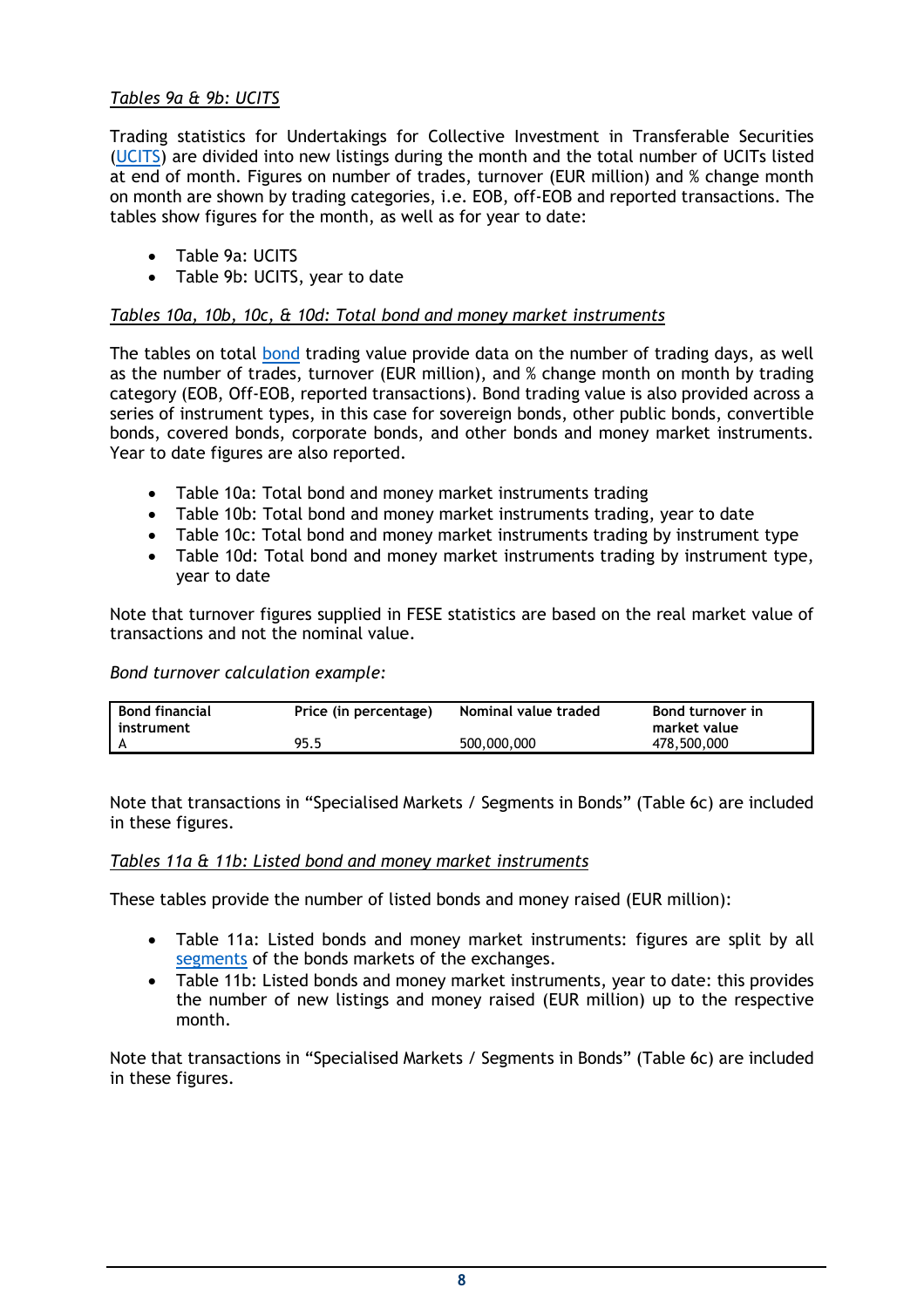## *Table 12: Exchange rates*

This table details the euro (EUR) conversion rates at month end applied to our figures; when the data is available, these are the daily exchange rates published by the respective central bank. It includes currency, conversion rate, and the percentage change in the previous month.

The table below shows the source and type of exchange rate used for the domestic currency of each exchange.

| <b>Exchange</b>            | <b>Currency</b>      | <b>Source of exchange</b><br>rate | <b>Type of exchange</b><br>rate |
|----------------------------|----------------------|-----------------------------------|---------------------------------|
| <b>Bucharest Stock</b>     |                      |                                   |                                 |
| Exchange                   | Romanian Leu         | National Central Bank             | Daily                           |
| <b>Bulgarian Stock</b>     |                      |                                   |                                 |
| Exchange                   | <b>Bulgarian Lev</b> | <b>National Central Bank</b>      | Daily                           |
| <b>Budapest Stock</b>      |                      |                                   |                                 |
| Exchange                   | Hungarian forint     | National Central Bank             | End of Month                    |
| <b>OMX Nordic Exchange</b> |                      |                                   |                                 |
| Iceland under Nasdag       | Icelandic krona      | National Central Bank             | Daily                           |
| <b>OMX Nordic Exchange</b> |                      |                                   |                                 |
| Copenhagen under           |                      |                                   |                                 |
| Nasdag                     | Danish krone         | National Central Bank             | Daily                           |
| <b>OMX Nordic Exchange</b> |                      |                                   |                                 |
| Stockholm under            |                      |                                   |                                 |
| Nasdag                     | Swedish krona        | National Central Bank             | Daily                           |
| Prague Stock Exchange      | Czech koruna         | <b>National Central Bank</b>      | End of Month                    |
|                            |                      | <b>SIX Financial</b>              |                                 |
| <b>SWX Swiss Exchange</b>  | Swiss franc          | Information                       | Daily                           |
| <b>Warsaw Stock</b>        |                      |                                   |                                 |
| Exchange                   | Polish zloty         | National Central Bank             | Daily                           |
| Zagreb Stock Exchange      | Croatian Kuna        | National Central Bank             | Daily                           |

Note well that as of January 2010, market capitalisation is calculated with the end of month exchange rate and turnover calculations are calculated with the daily average exchange rate.

## *Tables 13a & 13b: Stock / Index options and futures turnover*

These tables provide information on standardised derivatives, [options](#page-24-0) and [futures,](#page-20-1) which have stocks/equity indices as underlying value. The figures show the number of trading days overall, with the number of [contracts traded,](#page-18-0) [notional turnover](#page-23-1) (EUR million), % change month on month and [open interest](#page-24-1) split by the segments stock options: single stock futures, stock index options, and stock index futures. Year to date data is also provided.

- Table 13a: Stock/index options and futures turnover
- Table 13b: Stock/index options and futures turnover, year to date

## *Tables 14a & 14b: Interest rate options and futures turnover*

These tables consolidate options and futures turnover of interest rate derivatives products. The following tables are provided: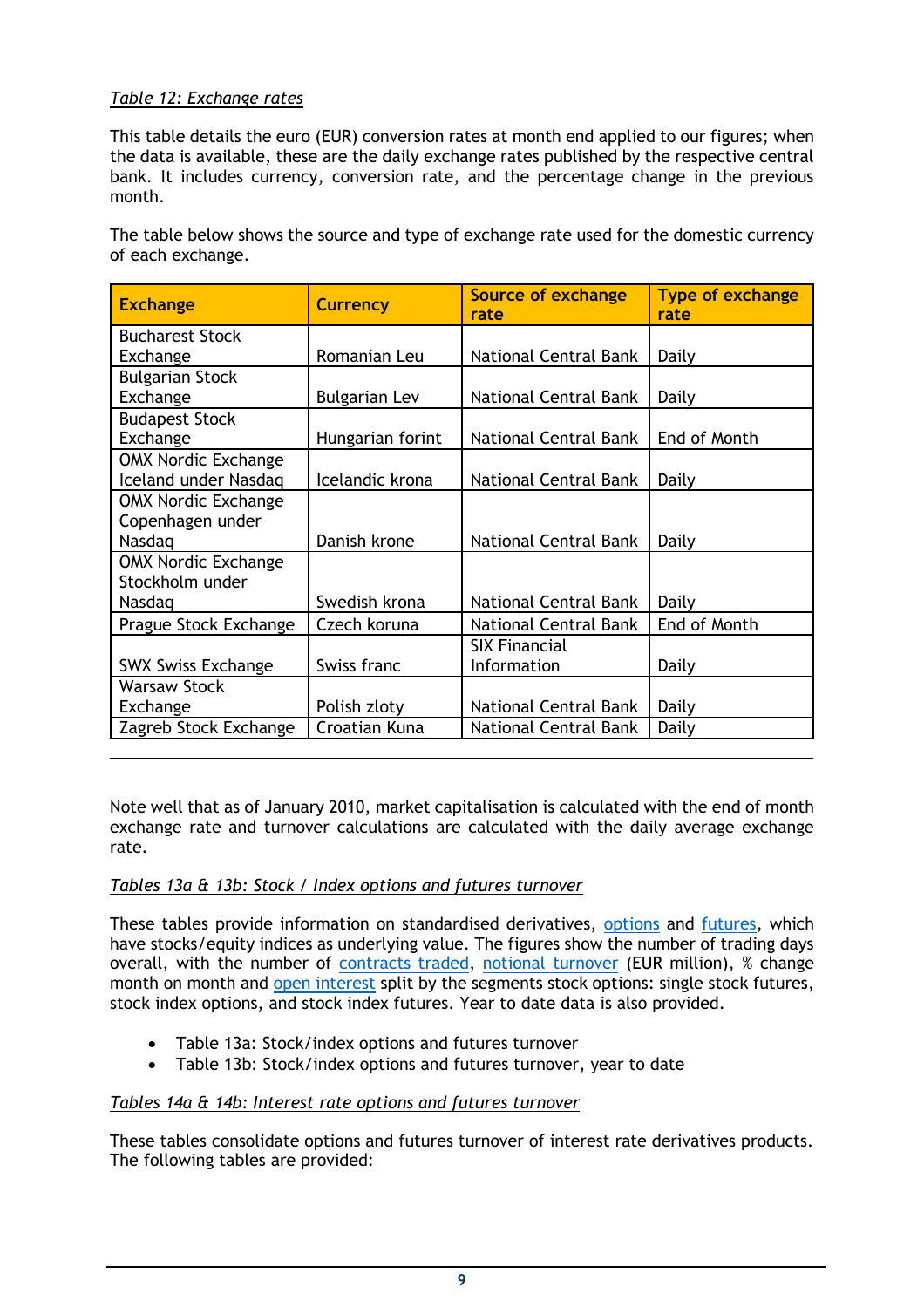- Table 14a: Bond options and futures turnover
- Table 14b: Bond options and futures turnover, year to date

The information provided by the tables consists of number of trading days, [contracts traded,](#page-18-0) [notional turnover](#page-23-1) and [open interest.](#page-24-1) Data on number of contracts traded, the notional turnover (EUR million), % change month on month in EUR, and open interest is split by interest rate options and interest rate futures. Year to date data is also provided.

#### *Tables 15a & 15b: Commodities derivatives turnover*

These tables on [commodity derivatives](#page-18-1) consolidate options and futures turnover of derivatives products, which have commodity contracts as underlying value. Examples of commodity contracts include agricultural and energy contracts. The tables provided are:

- Table 15a: Commodities derivatives turnover
- Table 15b: Commodities derivatives turnover, year to date

The information provided by the tables consists of number of trading days, contracts traded, notional turnover, and open interest. Data on contracts traded, notional turnover, % change month on month in EUR, and open interest are split by [commodities options, commodities](#page-18-1)  [futures,](#page-18-1) and other contracts.

#### *Tables 16a & 16b: Foreign exchange derivatives turnover*

These tables on [foreign exchange derivatives](#page-20-2) consolidate options and futures contracts traded, turnover, and open interest of derivatives which have currencies as underlying value.

The information provided by the tables consists of number of contracts traded, notional turnover, and open interest.

#### *Table 17: Trading participants*

Table 17 represents trading participants (clearing and settlement members are excluded). Trading participants include dealers, brokers, broker-dealers and individuals who acquired the status of exchange member or equivalent and trade on the exchange through direct access to the trading system (either through native exchange connectivity or through connectivity from application service providers).

The table is split into new trading participants in the current month and into total number of trading participants in the exchange. The number is divided by the type of products traded by the intermediary in the exchange: equity, bonds, and derivatives. Note that each category is independent from the others. In this table there are not cumulative figures.

A FESE member operating more than one exchange/market but reporting as one operator to FESE should not count legal entities/participants in their figures multiple times in case it is the same legal entity. For instance, if the same legal entities/participant has access to one or more exchange/market that the member is reporting for it should be counted as one trading participant.

#### *Tables 18a & 18b: ESG products -Total bond and money market instruments*

The tables contain aggregated data on [ESG](#page-19-3) bonds and money market instruments, according to regulation and standards, in particular: the EU Taxonomy and the Non-Financial Reporting Directive, and aligned with recognisable standards, frameworks, taxonomies, codes, and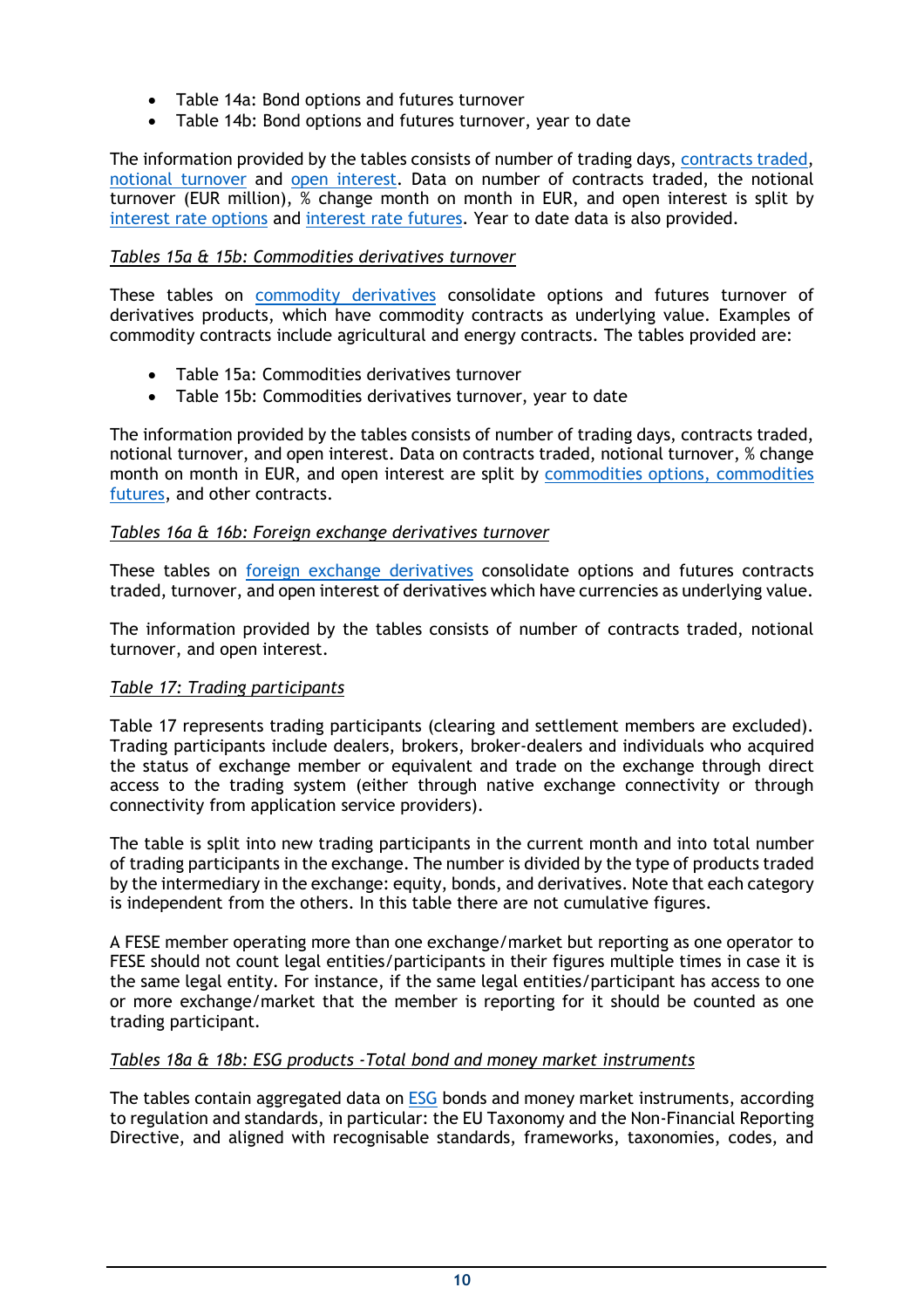labels, the proposed EU Green Bond Standard, ICMA's Green Bond Principles, Social Bond Principles and Sustainability Bond Guidelines, and the Climate Bond Initiative Taxonomy.

The figures provide information on new listings in the month, the number of ESG bonds listed at the end of month, and the money raised (EUR million) in the month. The data on the number of trades and the turnover (EUR million) is split across turnover categories EOB, Off-EOB, and reported transactions.

The tables provided are the following:

- Table 18a: ESG products Total bond and money market instruments
- Table 18b: ESG products Total bond and money market instruments, year to date

#### *Tables 19a & 19b: REITs*

The figures provide information on [REITs,](#page-25-2) including the number of new listings in the month. The number of trades and *turnover* (EUR million) is split by EOB and Off-EOB. Year to date figures are also provided.

The tables are:

- Table 19a: REITs
- Table 19b: REITs, year to date

## <span id="page-10-0"></span>**2.3. IPO Database**

The IPO Database includes detailed information on individual [IPOs](#page-21-1) on all FESE members. Data on the number of [employees,](#page-19-4) [turnover,](#page-27-2) and [revenues](#page-26-3) is published annually. The indicators are defined as follows:

- Exchange: Name of the exchange
- Listing date: dd/mm/yyyy
- Domestic / Foreign: single choice between domestic or foreign company to the exchange
- Market type: single choice between Regulated Market (RM) and Multilateral Trading Facility (MTF)
- Type of instrument: single choice between shares, depositary receipts, and certificates
- Ticker / Symbol: ticker or stock symbol of the company
- [ISIN](#page-22-0)
- Company name: name of the company listed
- Sector code: the sector code is provided at first level only. The sector code may be provided across three sub-indicators:
	- o [ICB](#page-21-1)
	- o [GICS](#page-21-2)
	- o Proprietary
- Sector name: The sector name follows the sector code at first level by providing the corresponding name of the respective sector code across:
	- o ICB
	- o GICS
	- o Proprietary
- Number of [employees](#page-19-4)
- Total [market capitalisation](#page-22-0) on first trading day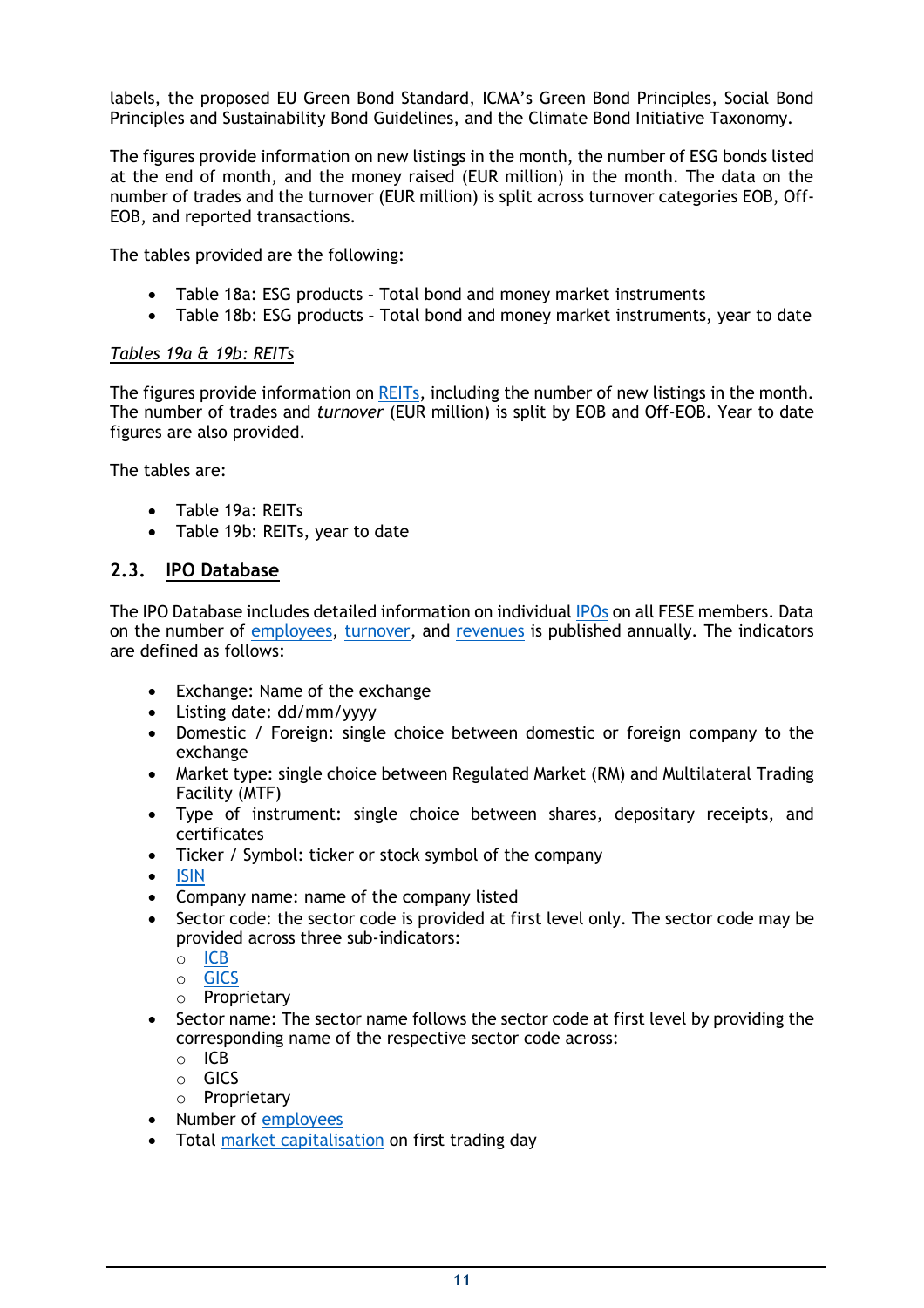- New **investment flows** channelled through the exchange by the IPO, representing new capital raised by the company or money to former shareholders, and so reported across three sub-indicators:
	- o Newly issued shares
	- o Already issued shares
	- o Sum of newly and already issued shares

## <span id="page-11-0"></span>**2.4. European Equity Market Report (EEMR)**

The EEMR gathers data from the market segments operated by all major European regulated markets and multilateral trading facilities.

The EEMR reports the following data:

- For FESE members, the data reported is retrieved from the monthly statistics, specifically from [Tables 4a, 4b, 4c, 4d, 4e, & 4f: Value of equity trading.](#page-5-0)
- For non-FESE members, the data reported is provided directly by them or retrieved from the World Federation of Exchanges (WFE)

The figures are published on a monthly basis and the respective graphs visualising the figures on a quarterly basis.

## <span id="page-11-1"></span>**2.5. Capital Markets Fact Sheet**

The Capital Markets Fact Sheet provides a quarterly visual overview of trading on FESE members. The report includes figures aggregating statistics from each asset class, split by equity, derivatives and other instruments as well as providing an overview of quarter on quarter (QoQ) and year on year differences (YoY).

The figures are drawn from the [Monthly Statistics,](#page-3-0) as well as the EEMR.

## <span id="page-11-2"></span>**2.6. Listed Instruments Survey (LIS)**

The LIS provides an overview of the new listings, delistings and total listed equity instruments on FESE members in a visually accessible format.

This includes the number of new listings and market capitalisation on the first day of trading (EUR million), the new listings by [ICB](#page-21-1) category, and new listings by market capitalisation brackets (above and below 200 EUR million). It also provides an overview of the total market capitalisation at the end of the most current year by ICB and by market capitalisation brackets. Finally, a historical overview of the market capitalisation at the end of the most current year and the EOB turnover of the most current year is shown by listing date. There are different categories of listings: [IPO;](#page-21-1) [direct listing;](#page-19-5) [private placement;](#page-25-3) [spin-off from listed](#page-27-0)  [company;](#page-27-0) [merger](#page-23-2) of listed companies; [reverse merger;](#page-26-4) [transfer of listing venue;](#page-27-2) and other.

The number of delistings is shown by ICB and by market capitalisation on the last day of trading and by type of delistings in the two most recent years. There are different categories of delistings: [privatisation;](#page-25-4) merger with listed company; merger with non-listed company; [takeover](#page-27-4) by listed company; takeover by non-listed company; company [wind](#page-28-2) up; transfer to another listing venue; and other.

## <span id="page-11-3"></span>**2.7. European Exchange Report (EER)**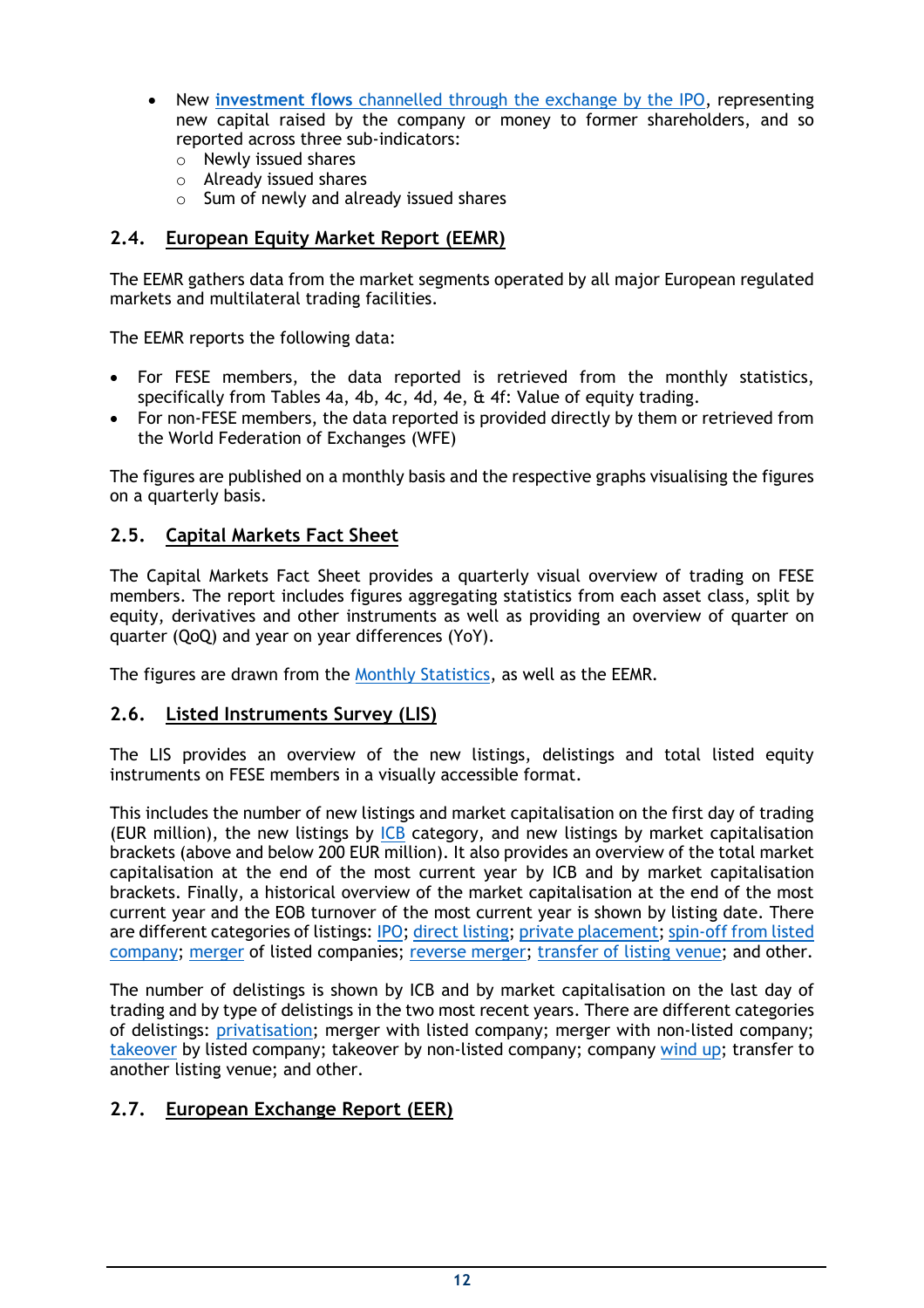The European Exchange Report (EER) provides integrated information on Europe's exchange industry. The report includes a one-page statement on each FESE member and outlines company information, trading figures and financial figures.

Company information of the exchange includes contact details, sectors, number of employees, and other company information.

Trading figures are based on the end of the previous year, drawn from the monthly statistics. The report provides data on trading across various instruments. For equity, securitised derivatives, ETFs, and UCITS, data is provided on the turnover (EUR million), number of trades, market capitalisation (EUR million) and number of listings. Figures on fixed income include data on turnover (EUR million), number of trades, and number of listings. Data on derivatives is divided by stock/index options and futures, bond options and futures, commodity derivatives, and foreign exchange derivatives. They include the notional turnover (EUR million) and number of contracts traded.

Financial figures provide detailed information on revenues, costs, [EBITDA,](#page-19-0) [EBIT,](#page-22-1) and [net](#page-23-0)  [income.](#page-23-0) Revenue and cost figures are broken down by a series of categories:

- Listing (admissions and ongoing): companies can list their securities on exchanges after meeting eligibility criteria. Revenues generated from listing activities stem from the onetime listing fee and the recurring annual fee for listing services
- Cash trading: revenues generated through charges for transactions from cash equity trading
- Derivatives trading: revenues stemming from charges for transactions from derivatives trading
- Clearing: revenues stemming from fees for clearing services provided
- Settlement: revenues generated from fees for settlement services provided
- Custody and banking: revenues stemming from charges for custodial services provided
- Information products: revenues generated through fees for the provision of data products and services
- IT services: revenues stemming from fees for access to trading software and IT services

## <span id="page-12-0"></span>**2.8. Index Database**

The Index Database provides a detailed overview of a selection of market indices most commonly used in Europe.

The information collected within the Database is the following:

- Short name: the index's short name
- Full name: the index's full name
- Country: country of origin
- Exchange where [constituents](#page-21-3) are traded: name(s) of the exchange(s)
- Index coverage: open field but the coverage of an index is typically the underlying grouping of the stocks following a certain rationale
- Index type: open field where exchanges provide the most suitable categorisation to the index, e.g. price index; total return index, blue chip index, etc.
- [BMR benchmark group:](#page-16-2) the type of benchmark following the BMR benchmark group (critical, significant or non-significant) or blank if not applicable
- [BMR low-carbon benchmark group:](#page-17-1) the type of low-carbon benchmark that applied to the index (EU Paris-aligned or EU climate transition benchmark, blank if not applicable
- [ISIN](#page-22-0)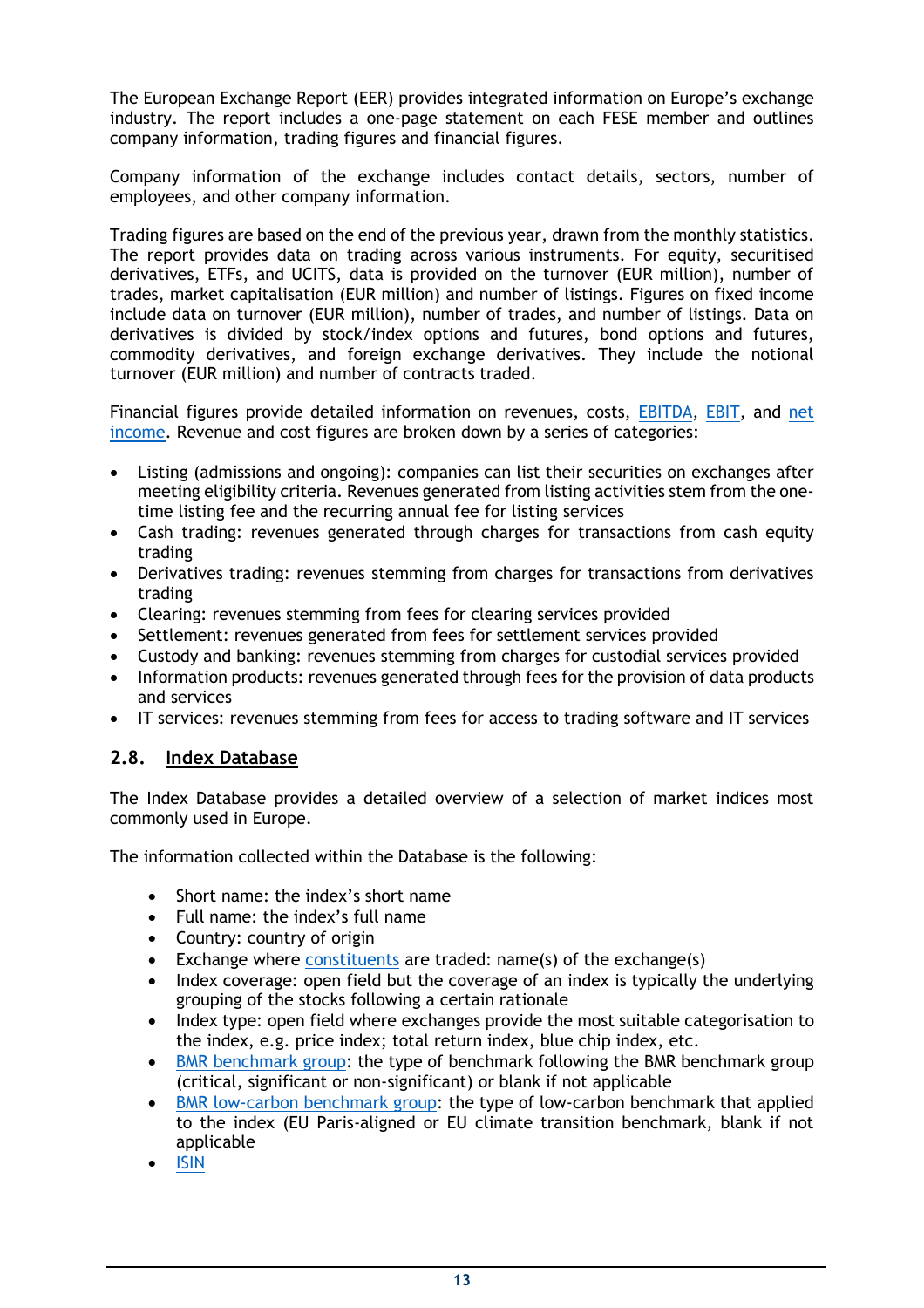- [Bloomberg code](#page-16-3)
- [Reuters code](#page-26-5)
- Base value: value upon which the index or benchmark is based
- Base date: date of the index's base value
- Number of [constituents](#page-21-3)
- Currency: three letter abbreviation of index currency
- Calculation formula: name of the calculation formula a large majority of the indices are calculated based on [Laspeyres](#page-22-1)
- Market capitalisation: open field where exchanges indicate whether the index is market capped
- Weight methodology: where applicable, the weight methodology applied to the index
- Free float: where applicable, the category "yes" is applied if the index is a free float index
- Free float factor: if the index is free float and a free float factor is available, the free float factor is indicated
- Review frequency: the temporal frequency of index review is provided (e.g. annually, quarterly, etc.)
- Tick frequency: the frequency at which the tick size is updated (e.g. real-time, endof-day, every day, every minute, 15 seconds, etc.)
- Computation time: the overall timeframe for which the benchmark is computed (e.g. 09:00 to 17:35 CET, etc.)
- Classification standard: classification standard is the industry classification or industry taxonomy used to classify the index constituents based on similar production processes, similar products, or similar behaviour in financial markets. One example is the Industry Classification Benchmark [\(ICB\)](#page-21-1)
- [Corporate actions treatment:](#page-18-0) indication whether corporate action treatment is applied to the index
- Historical time series start: starting date of the historical index quotas
- Type of historical data: this indicates the types of data provided for the historical time series (e.g. opening, close, high, low, intra-day, etc.)
- Exchange Traded Fund: this category indicates whether ETFs are based on the respective index (yes/no)
- Standardised futures: this category indicates whether standardised futures are based on the respective index (yes/no)
- Standardised warrants: this category indicates whether standardised warrants are based on the respective index (yes/no)
- Standardised options: this category indicates whether standardised options are based on the respective index (yes/no)
- Standardised derivatives traded on: the name of the exchange where the standardised derivatives are traded on, if applicable
- Administrator [LEI](#page-22-2): LEI code of the index administrator
- Index compiler- name: name of the entity compiling the respective index
- Index compiler phone number: phone number of the respective index compiler, harmonised by including the country code at the beginning
- Index compiler email: email address of the respective index compiler
- Index compiler website: link to the website of the respective index compiler
- Trademark: indication whether the index is a registered trademark.
- License fee: this indicates whether a license fee is required
- License purchase contact person: name of the responsible person for license purchase of the respective index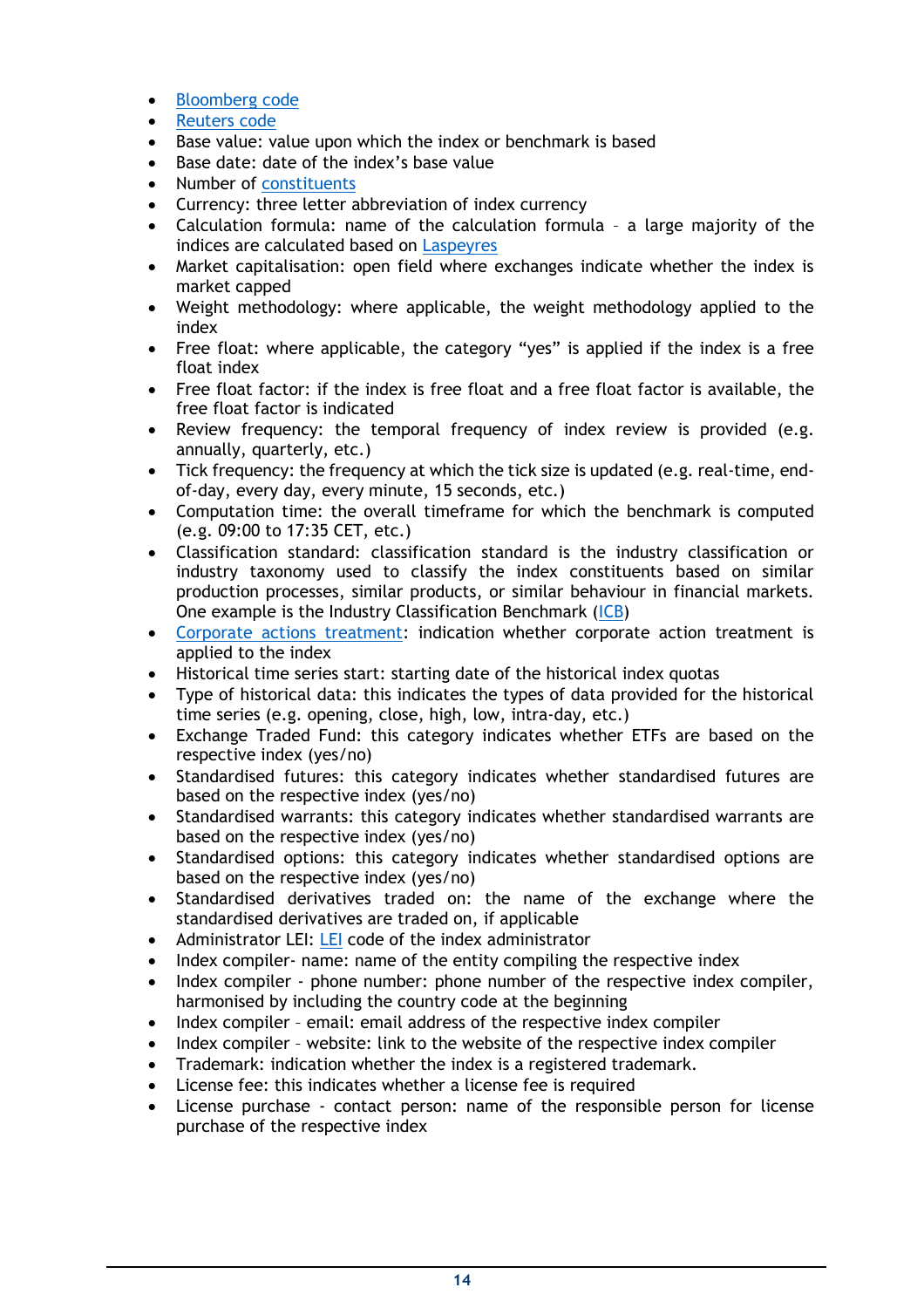- License purchase phone number: phone number of the responsible person for license purchases of the respective index
- License purchase email: email address of the responsible person for license purchases of the respective index
- Last update received: date of the last update received on the respective index

## <span id="page-14-0"></span>**2.9. Trading Calendar and Trading Hours**

<span id="page-14-1"></span>A comprehensive compilation of closing days and regular CET trading hours for trading venues for the current year.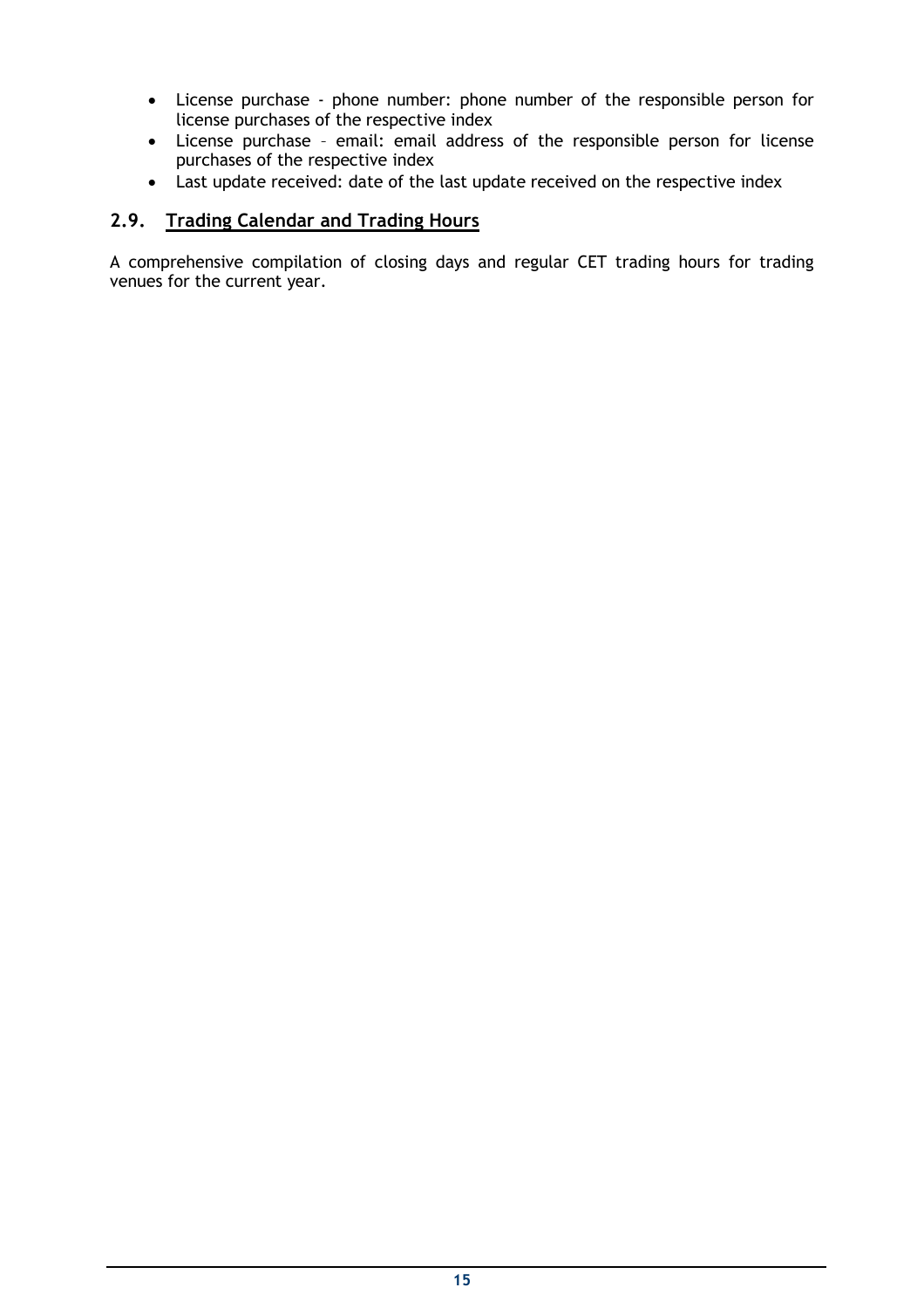## **2.10. Changelog**

Complimentary to the methodology is the changelog, a record of all the updates affecting the statistics, including changes to the membership. The changelog covers the statistical report(s) and the trading venue affected by the change, a description of the change, and the date of application of the change.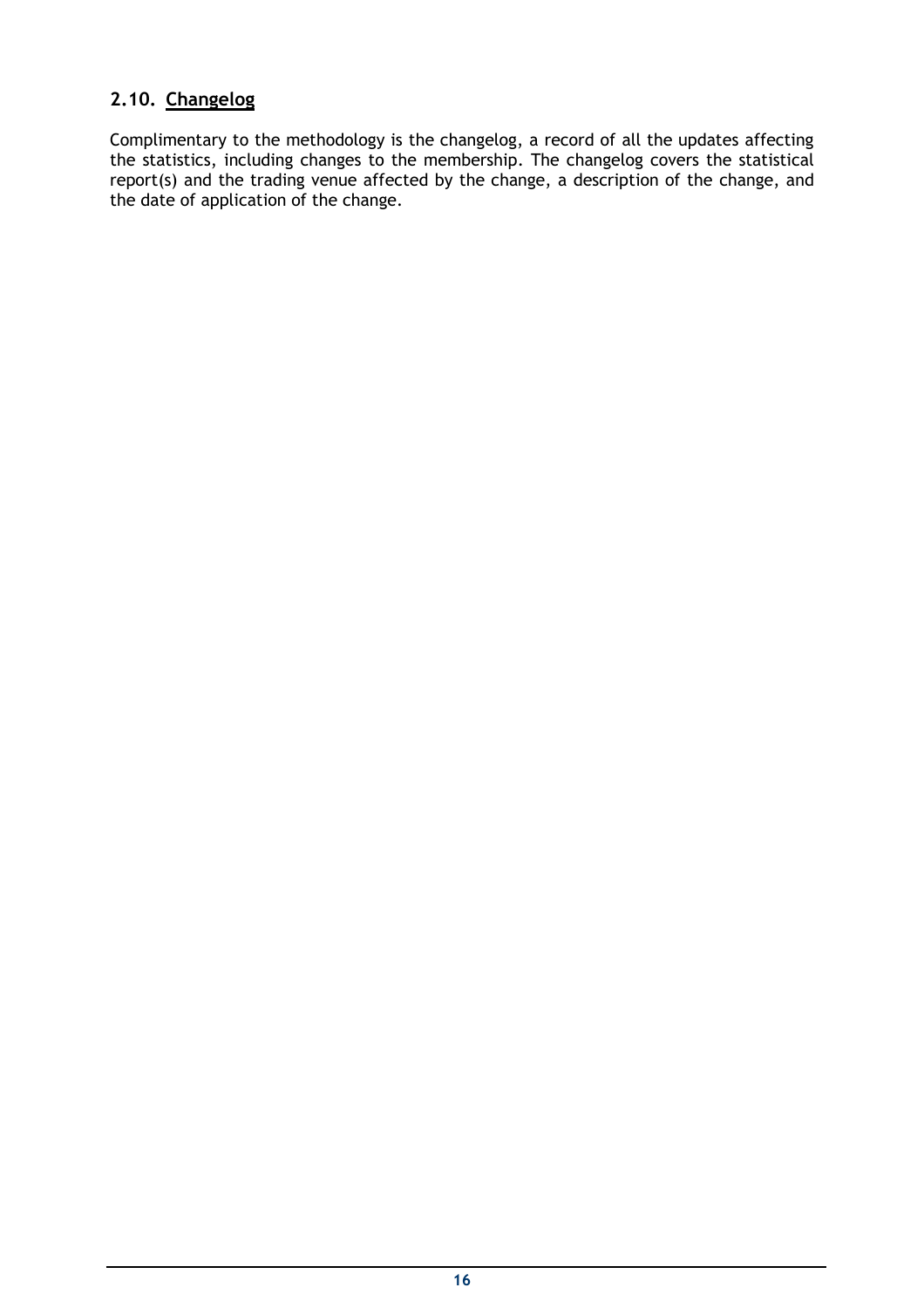# <span id="page-16-0"></span>**3 Definitions**

## <span id="page-16-1"></span>*Auctions*

Auctions are different from regular trading, as matching between buyers and sellers is paused for a specific period of time, during which orders are collected from the market. During this time – the call period – the matching algorithm considers the orders that have been entered and calculates the most popular price, or the price at which the maximum number of securities can be executed. At the end of the call period, orders that can be matched are executed.

There are various types of auctions:

- An opening auction determines the opening price of a security on a trading venue by matching buyers with sellers. Orders to buy and sell securities can be entered from a specific pre-opening time order that are accepted before the market officially opens.
- An intra-day auction is a scheduled auction held throughout the trading day.
- A closing auction determines the closing price as it takes place at the end of the trading day, before the market closes and reopens the following morning.
- Miscellaneous. Mainly includes unscheduled auctions, which are a protective mechanism, a volatility interruption, that whereby trading is interrupted by an additional auction price determination.

## *Basis points (bps)*

Basis points is a unit of measurement for interest rates and other percentages in the financial sector. One basis point equals  $1/100<sup>th</sup>$  of 1% (0.01% or 0.0001) and is commonly used to indicate the percentage change of a financial instrument.

#### *Benchmark*

A benchmark is defined as per the EU Benchmark Regulation (BMR) as an index upon which the amount payable under a financial instrument or financial contract, or the value of a financial instrument, is determined. Alternatively, a benchmark is an index that is used as a reference to measure the performance of an investment fund, pursuing the goal of tracking the return of the index or defining the asset allocation of a portfolio or computing the performance fees. Most ETF, exchange traded funds, are pure index funds.

#### <span id="page-16-3"></span>*Bloomberg code*

A Bloomberg code is an alpha-numerical code to uniquely identify a company in Bloomberg. There are two types of codes:

- Equity Bloomberg code: this code is made up of three parts, the Bloomberg ticker, exchange code and market sector
- Index Bloomberg code: this code consists of the Bloomberg ticker and market sector

## <span id="page-16-2"></span>*BMR benchmark group*

BMR benchmark group refers to the categorisation of benchmarks established by the EU Benchmarks Regulation according to particular quantitative and qualitative measures. The groups are divided into critical benchmark, significant benchmark, and non-significant benchmark: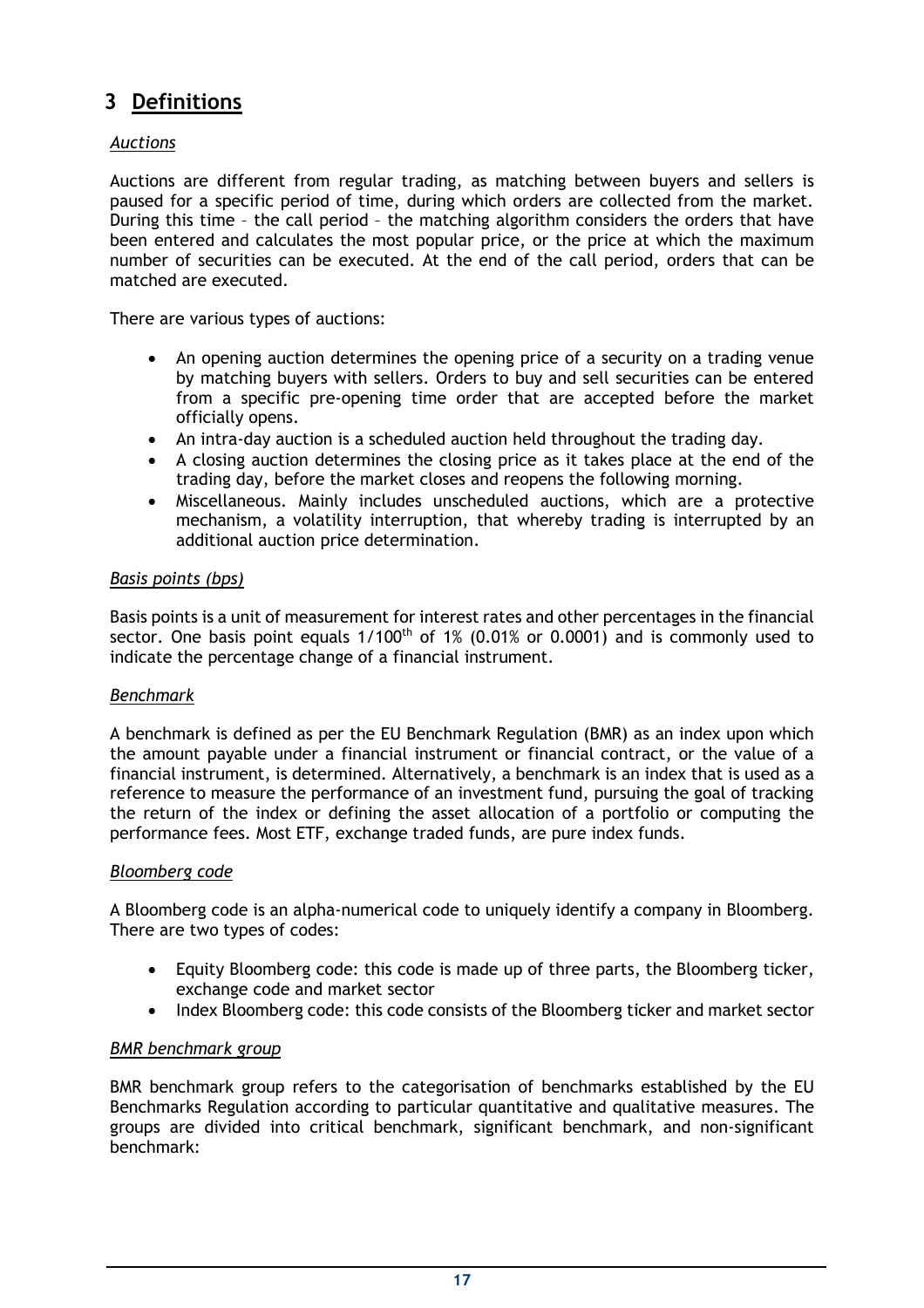- Critical benchmarks are used for financial instruments or financial contracts or to measure the performance of investment funds with a value of at least EUR 500 billion. A benchmark can also be critical under other circumstances, e.g. if it is based on submissions by contributors who are largely located in only one member state and the it would have a negative impact on the markets' integrity and financial stability if the provision of the benchmark would no longer apply.
- Significant benchmarks are used for financial instruments, contracts or to measure the performance of investment funds with a value of at least EUR 50 billion. They may be significant benchmarks when there are no or very few market-led substitutes and it could lead to negative impacts on markets' integrity and financial stability if the benchmarks were to cease.
- Non-significant benchmarks are benchmarks that are neither critical nor significant.

## <span id="page-17-1"></span>*BMR low carbon benchmark*

In line with the EU Benchmarks Regulation, the low carbon benchmark group is divided in two:

- EU Climate Transition Benchmark: a benchmark where the underlying assets are selected, weighted or excluded in such a manner that the resulting benchmark portfolio is on a decarbonisation trajectory and is also constructed in accordance with the minimum standards laid down in the delegated acts.
- EU Paris-aligned Benchmark: a benchmark where the underlying assets are selected in such a manner that the resulting benchmark portfolio's greenhouse gas (GHG) emissions are aligned with the long-term global warming target of the Paris Climate Agreement and is also constructed in accordance with the minimum standards laid down in the delegated acts.

#### *Bonds*

Bonds are fixed income financial instruments issued by governments, local authorities, and state-owned or private organisations. They may be listed or traded in one or several exchanges and ensure predetermined levels of returns in the form of interest. Interest rates may remain fixed throughout the bond's life or vary according to the bond's terms of listing.

The bond market is composed of various segments:

<span id="page-17-0"></span>

| Convertible<br><b>Bond</b>                                         | An instrument consisting of a bond or a securitised debt instrument<br>with an embedded derivative, such as an option to buy the underlying<br>equity.                                                                                                                                   |
|--------------------------------------------------------------------|------------------------------------------------------------------------------------------------------------------------------------------------------------------------------------------------------------------------------------------------------------------------------------------|
| <b>Corporate Bond</b>                                              | Bonds issued by companies incorporated with limited liability <sup>1</sup> or<br>equivalent in third countries.                                                                                                                                                                          |
| <b>Covered Bond</b>                                                | Bonds issued by a credit institution which has its registered office in<br>an EU Member State or country and is backed by a basket of assets.                                                                                                                                            |
| <b>Other Bond and</b><br><b>Money Market</b><br><b>Instruments</b> | This includes bonds that do not belong to any of the above bond types<br>and money market instruments, i.e. Treasury Bills, Commercial Papers,<br>etc.                                                                                                                                   |
| <b>Other Public</b><br><b>Bond</b>                                 | Bonds issued by any of the following public issuers: (a) in the case of a<br>federal Member State, a member of that federation; (b) a special<br>purpose vehicle for several Member States; (c) an international<br>financial institution established by two or more Member States which |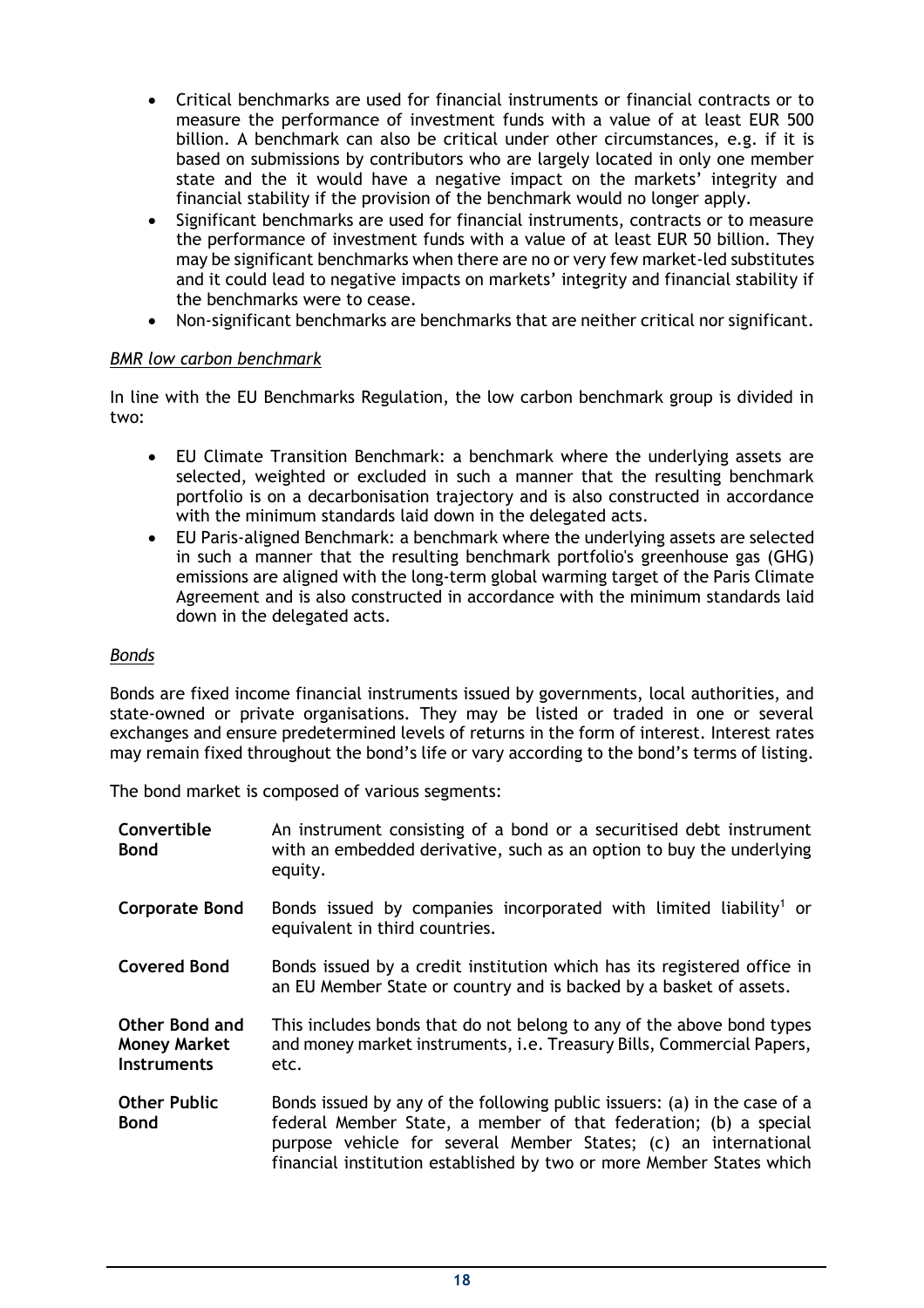have the purpose of mobilising funding and providing financial assistance to the benefit of its members that are experiencing or are threatened by severe financial problems; (d) the European Investment Bank; (e) a public entity which is not an issuer of a sovereign bond as specified in the previous row.

**Sovereign Bond** Bonds issued by a sovereign issuer which is either: (a) the Union; (b) an EU Member State including a government department, an agency or a special purpose vehicle of an EU Member State; (c) a sovereign entity which is not listed under points (a) and (b).

<sup>1</sup>Type of company listed in Article 1 of Directive 2009/101/EC.

#### <span id="page-18-1"></span>*Commodity derivatives*

Commodity derivatives are financial instruments, whose value depend on a commodity, for instance agricultural products, mining products such as metals or fuels, or energy produced.

**Commodity options** endow holders with the right – but not the obligation – to buy or sell a determined number of commodities according to a predetermined price and terms. Commodity options are settled by physical delivery, and they can be based on a wide range of commodities (e.g. agricultural, energy, metal).

**Commodity futures** are contracts for the purchase and delivery of commodities. The buyer is obliged to buy a determined number of commodities from a seller, at a specified future date, at an agreed price (the future's contract price). Correspondingly, the seller is obliged to complete the transaction, i.e. deliver the commodities at the agreed price at the specified date. Commodity futures contracts are settled by physical delivery, and they can be based on a wide range of commodities from agricultural to mining products.

#### *Company admitted to listing*

A company whose shares are listed and traded on a certain trading venue. Admitted to listing implies that the issuing company has to comply with a series of admission requirements provided by a series of EU regulatory requirements, including the Listing, the Prospectus, and the Transparency Directive.

#### *Company admitted to trading*

A company whose shares are traded but not listed at the exchange. Admitted to trading implies that the company has to comply with a series of transaction reporting requirements under MiFID II/MiFIR.

#### <span id="page-18-0"></span>*Contracts traded*

This the number of standardised units of trading, as defined by an exchange. The standardised units of trading are part of the product specifications and as such they are individual for each product.

#### *Corporate actions treatment*

A corporate action may be defined as an action conducted by a company with a fixed date, and which affects shareholders, e.g. rights issue, special dividend, stock split, redemption of shares, etc. The indices in which the company is included will be subject to an adjustment on the respective date if corporate actions treatment is applied.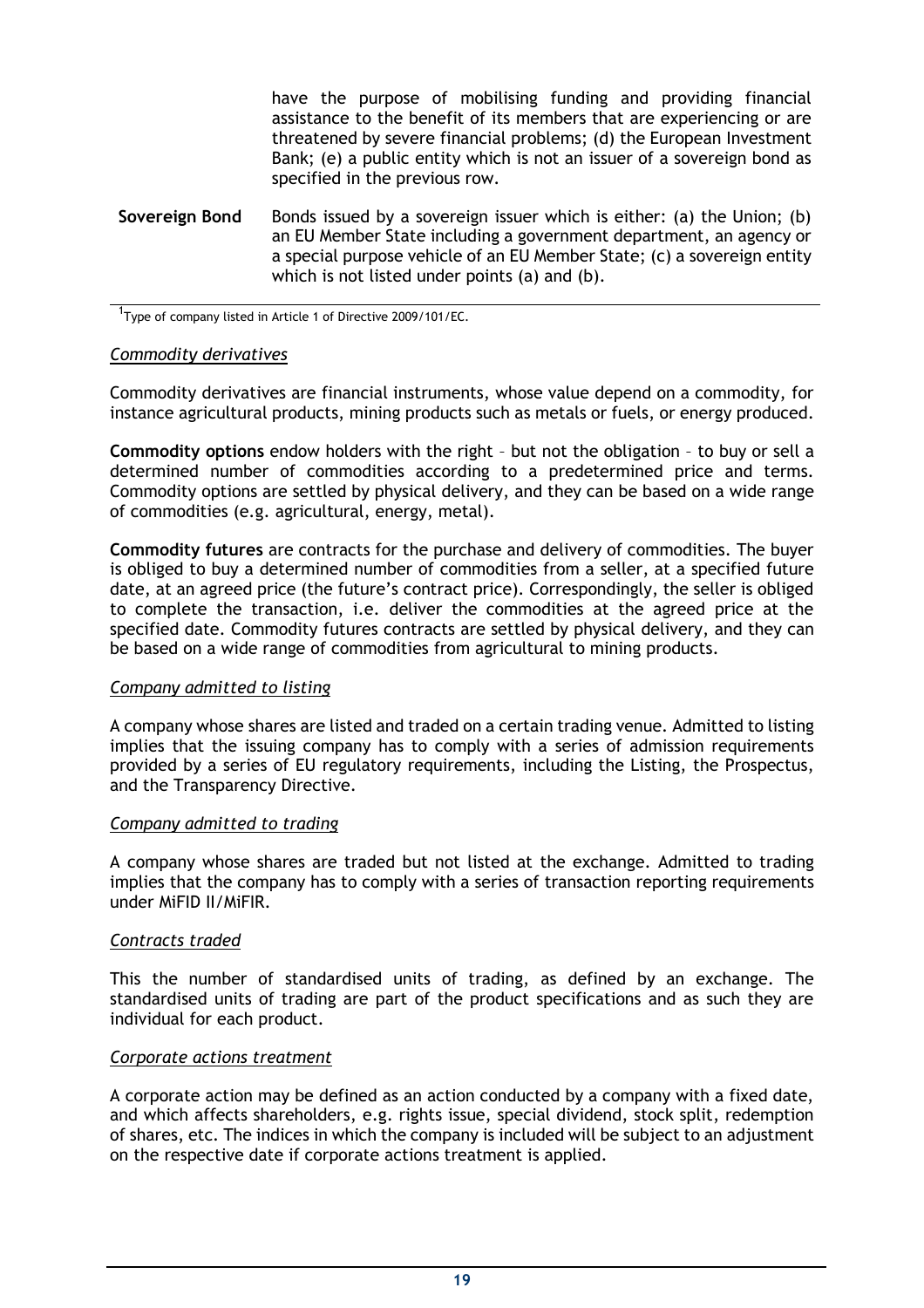## <span id="page-19-1"></span>*Dark pool*

A dark pool is a privately organised trading venue or exchange that allows institutional investors to trade without exposure until after the trade has been executed and reported.

Dark pool trading: this category includes all trading where matching algorithms do not provide for pre-trade transparency. For dark pool trading, in case of platforms also offering smart order routing systems, only the ultimate execution venue is allowed to integrate the corresponding trade into its statistics.

#### <span id="page-19-5"></span>*Direct listing*

A listing of shares of a new company in a Regulated Market or on an MTF without a previous Initial Public Offering. Usually, the company already fulfils the requirement of having a sufficient dissemination of shares among shareholders.

#### <span id="page-19-2"></span>*Domestic companies*

A company is considered domestic when it is incorporated in the country in which the trading venue is located.

#### <span id="page-19-0"></span>*EBITDA*

This stands for earnings before interest, taxes, depreciation, and amortisation. It is usually used to evaluate a company's operating performance.

#### *Electronic Order Book (EOB)*

EOB refers to an electronic list of buy and sell orders for a specific security. The list entails the number of shares being bid on or offered at each price point and identifies the market participants behind the bid and sell orders. Orders placed by trading members are usually exposed to all market participants and automatically matched according to precise rules set up by exchanges/MTFs (generally based on price or time priority) and whose prices are displayed to the market.

EOB transactions include trading executed through the trading venue's electronic order book. These trades may include floor trading organised by an exchange/MTF. For equities trades additional data granularity is available. Electronic order book trades and turnover statistics display details broken down by type of auction, continuous trading and miscellaneous (unscheduled auctions). This more granular data breakdown is designed alongside FIX Market Model Typology (MMT).

#### <span id="page-19-4"></span>*Employees*

Number of employees of given company. The number is usually provided in the financial statements as Full Time Equivalent (FTE) at the end of the year. According to the European Commission's Eurostat, a full-time equivalent is a unit to measure employed persons obtained by comparing an employee's average number of hours worked to the average number of hours of a full-time worker. A full-time person is therefore counted as one FTE, while a part-time worker gets a score in proportion to the hours they work.

#### <span id="page-19-3"></span>*Environmental, Social and Governance (ESG)*

Environmental, social, and governance (ESG) criteria are a set of standards for a company's operations that socially conscious investors use to screen potential investments.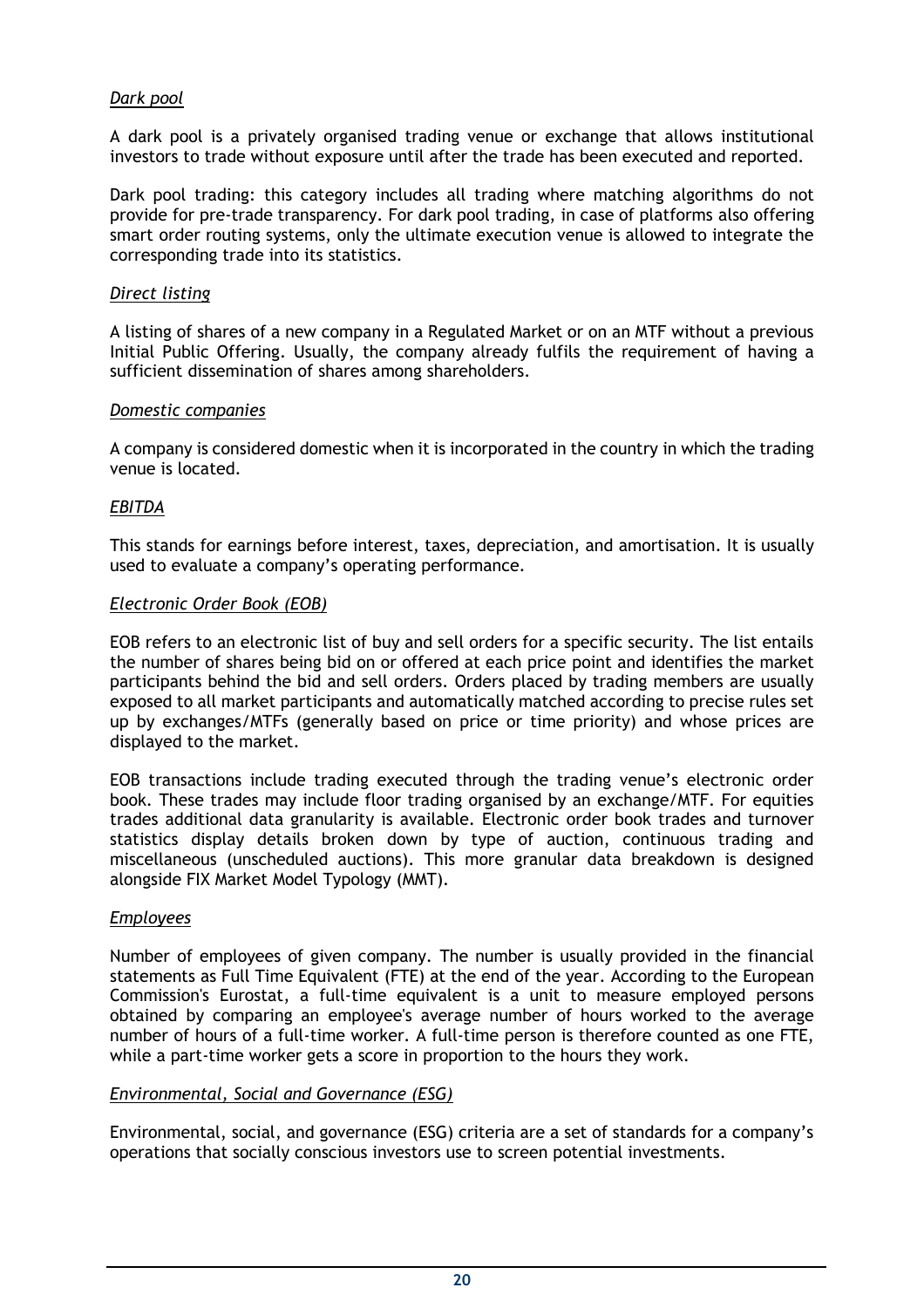As an example, in the EU this refers to data disclosed by companies under the Corporate Sustainability Reporting Directive (CSRD) providing information on environmental matters, social matters and treatment of employees, respect for human rights, anti-corruption and bribery, and diversity on company boards (i.e. age, gender, educational and professional background).

## *Exchange Traded Funds (ETFs)*

ETFs are portfolio investment products that are admitted to listing or trading on a regulated exchange. An ETF provides investors with exposure to a diversified basket of shares or other financial instruments. ETFs aim to replicate the performance of a specific index; this index can be a blue chip, a regional, or a sector index. The index type is not just limited to shares and may include bond indices and other types of sophisticated index.

<span id="page-20-0"></span>Unlike most traditional Investment Funds, ETFs are traded in exchanges the same way as any other share.

## *Foreign Companies*

A company is considered foreign when it is incorporated in a country other than that where the exchange is located.

## <span id="page-20-2"></span>*Foreign exchange derivatives*

Foreign exchange derivatives include:

- Foreign exchange futures: contracts that are traded on an exchange and settled on a specified date, in which the underlying is a currency, and which involve the exchange of the currency against another currency based on the rate of exchange between the currency pairs.
- Foreign exchange options: contracts in which the underlying is a currency and, at the option of the buyer, may involve the exchange of the currency against another currency based on the pre-negotiated rate of exchange between the currency pairs.

## *Free float*

When calculating the free float, shares held by two types of shareholders are excluded: firstly, shares held by interested parties (strategic holdings, directors, employee holdings, etc.) and, secondly, shareholders of a significant portion of the issued shares.

#### <span id="page-20-1"></span>*Futures*

A futures contract is a standardised tradable contract that provides the terms of a transaction on underlying assets (commodity or financial instrument) at a specified date in the future at a predetermined price. Both buyers and sellers have the obligation to complete the transaction. There are several varieties:

- A stock futures contract is a standardised contract for the purchase and delivery of stocks at a future date. According to the market rules, stock futures contracts are settled by the physical delivery of underlying stocks and settled cash (i.e. the difference between the value of the underlying stock at the expiration and the price of futures is credited/debited to the counterparties).
- An index futures contract is a standardised contract that enables a buyer and a seller to exchange an amount based on the value of an index (i.e. a stock index). Stock index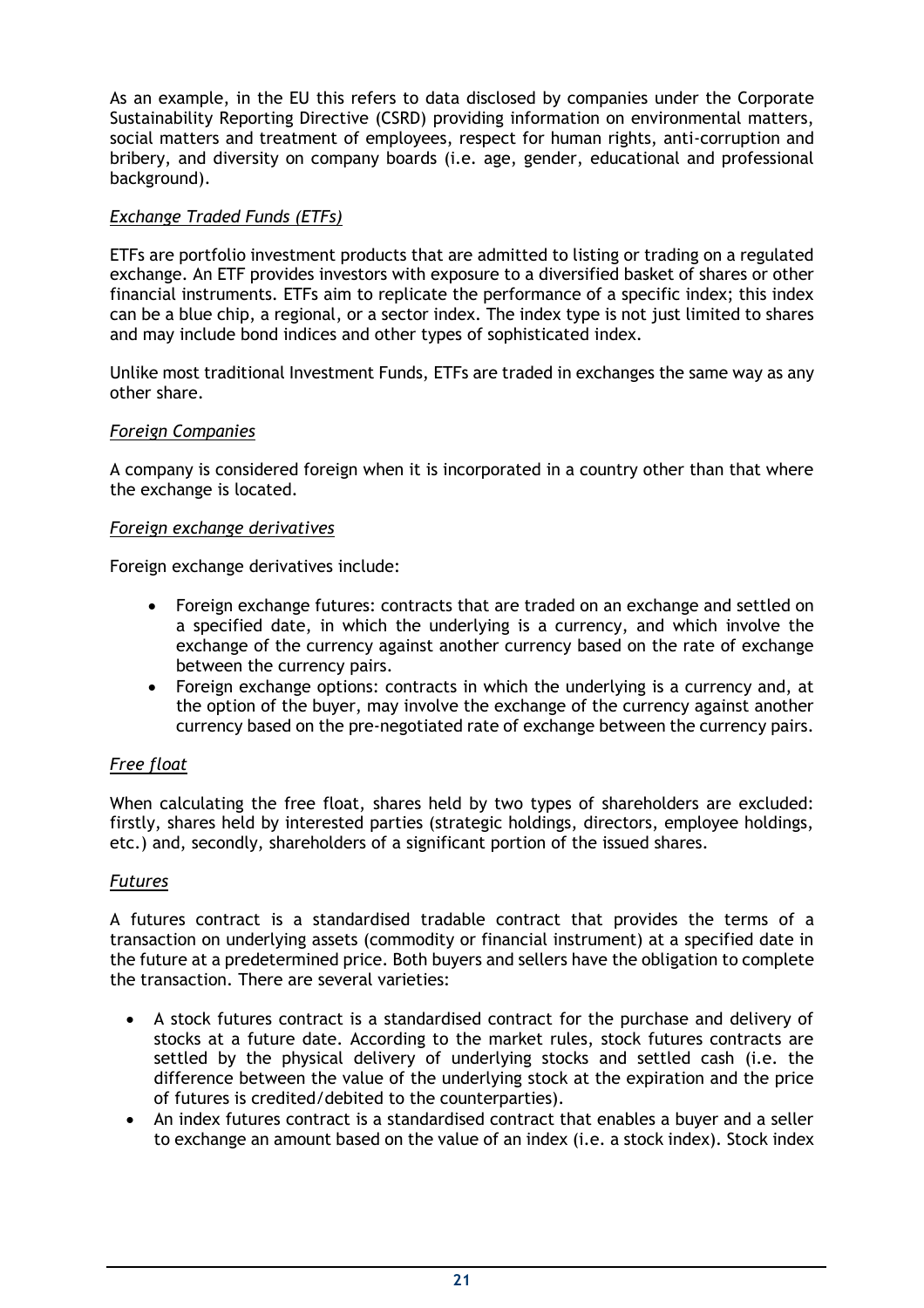futures are settled in cash. Should the expiration index value be less than the futures contract price, the seller is credited, and the buyer is debited the difference.

• An interest rate futures contract is a standardised contract that enables a buyer and a seller to exchange an amount based on the level of a specific interest rate, depending upon the extent of the interest rate term (long- or short-term). A short-term interest rate refers to maturity periods equal or shorter to 12 months while long-term interest rates refer to periods exceeding 12 months (treasury bonds, corporate bonds, Eurobonds, etc.).

Key characteristics of an options and a futures transaction could be summarised in the following table:

| <b>Basic characteristics</b>                                       | <b>Options contract</b> | <b>Futures contract</b>                           |  |
|--------------------------------------------------------------------|-------------------------|---------------------------------------------------|--|
|                                                                    | transaction             | transaction                                       |  |
| Agreement today                                                    | Yes                     | Yes                                               |  |
| Delivery and payment in the $  \cdot  $                            | Yes                     | Yes                                               |  |
| future                                                             |                         |                                                   |  |
| Obligation to complete the   One of the parties may   Both parties |                         | the<br>have                                       |  |
| transaction                                                        |                         | choose to complete the obligation to complete the |  |
|                                                                    | transaction             | transaction                                       |  |

## <span id="page-21-2"></span>*Global Industry Classification Standard (GICS)*

A method and classification that assign companies to a specific economic sector and industry group that best defines its business operations.

The GICS was developed by S&P Dow Jones Indices. It consists of a series of sectors, industry groups, industries and sub-industries. Companies are assigned to a sub-industry, which in turn corresponds to an industry, industry group, and sector.

#### <span id="page-21-0"></span>*Index*

An index is an indicator that reflects the aggregated performance of the underlying set of constituents included in the index. Broad market indices generally include a large number of shares (constituents), while basket indices and sector indices are composed by a subset of listed shares, according to their size/liquidity or sectoral activity. Usually, stock indices are market capitalisation weighted or free float-based. Indices calculations are adjusted to reflect changes in constituents and corporate actions such as changes in share capital.

#### <span id="page-21-1"></span>*Industry Classification Benchmark (ICB)*

The ICB, like GICS, is a method and classification that assign companies to a specific economic sector and industry group that best defines its business operations. Both ICB and GICS are the most popular global standards for the categorisation of companies listed in world exchanges . ICB is structured across four levels consisting of industries (level 1), supersectors (level 2), sectors (level 3), and subsectors (level 4). Companies are allocated to subsectors based on their core business activity.

#### <span id="page-21-3"></span>*Index constituent*

An index constituent is a member or part of the index, usually an issuer. IPO (Initial Public Offering)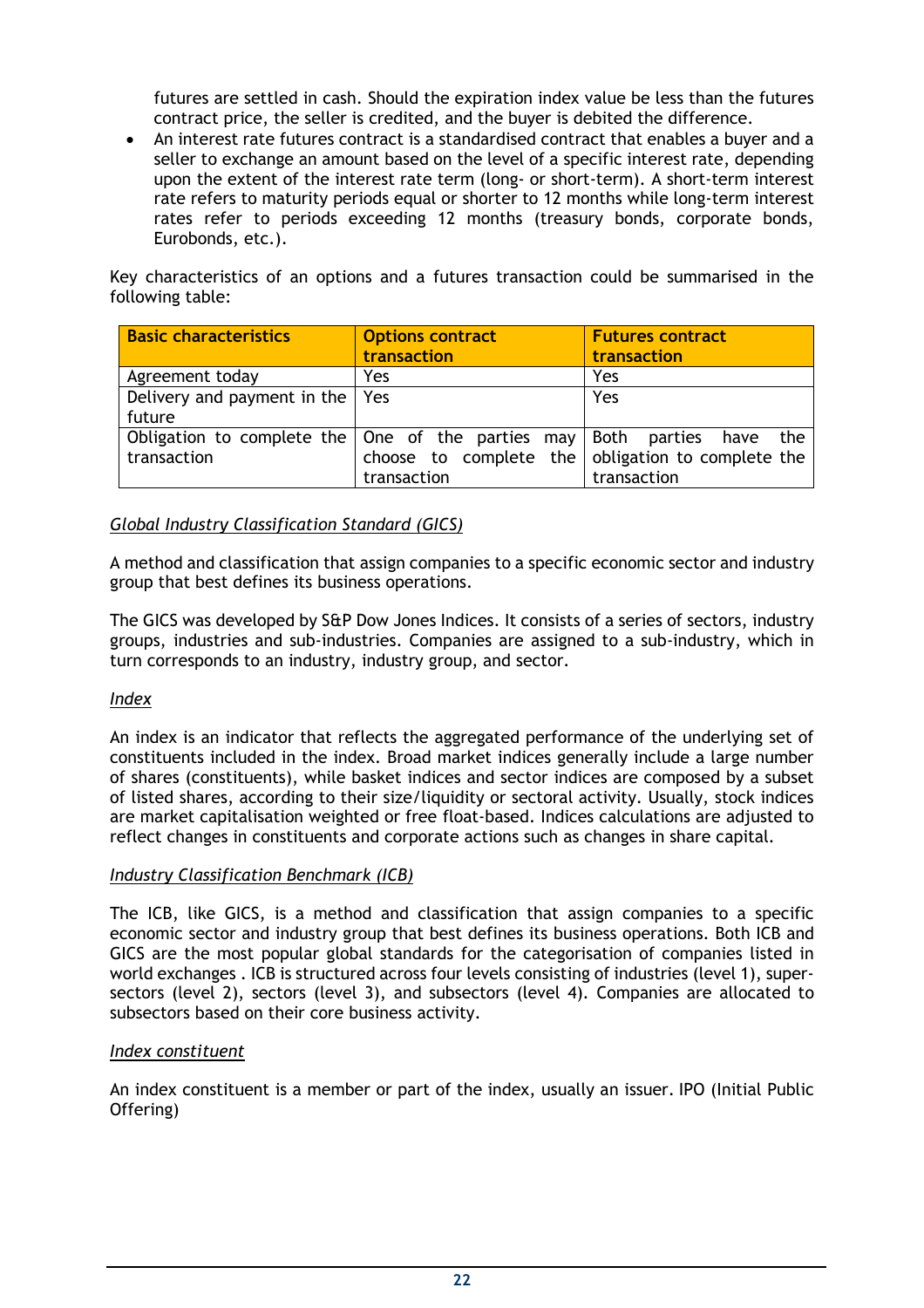An IPO is the placement of stocks by an unlisted company aimed at creating the float for admission to listing on a market operator (i.e. exchange regulated or regulated market). Figures presented include both IPOs (when a prospectus has been approved by a regulator) and private placements (where the prospectus is not mandatory). During the offer, both existing shareholders (i.e. qualified investors and private individuals) and the company itself may place *–* through an offer usually run by a pool of intermediaries and managed by a global coordinator *–* already issued or newly issued shares.

For the purpose of the FESE Methodology, IPOs must have the following characteristics:

- The company must be listed for the first time
- The prospectus, approved by a regulatory authority, or a document required by the rules of a Multilateral Trading Facility (MTF) for shares to become listed on the MTF, must be available
- Shares must be offered to the public

## <span id="page-22-0"></span>*ISIN*

International Securities Identification Numbers (ISIN) is a 12-character alpha-numerical code that uniquely identifies a security. ISINs are issued for bonds, commercial paper, equities and warrants.

## <span id="page-22-1"></span>*EBIT*

This stands for earnings before interest and taxes and is usually used as an indicator of a company's profitability. Other ways often used for EBIT include operating earnings, operating profit, or profit before interest and taxes.

## *Laspeyres*

The Laspeyres mathematical formula is the most commonly used to calculate stock exchange indices. It measures the change in the prices of a weighted basket or group of stocks against a fixed base quantity weighted by the market capitalisation of a company adjusted by free float. The Laspeyres formula is as follows:

$$
\sum_{i=1}^{N} \frac{(p_i \times s_i \times f_i \times c_i)}{d}
$$

<span id="page-22-2"></span>Where:

- N is the number of companies in the index
- $\bullet$  P<sub>i</sub> is the price of the company i
- $\bullet$  S<sub>i</sub> is the number of shares of company i
- $\bullet$  F<sub>i</sub> is the free float factor of company i
- $\bullet$  C<sub>i</sub> is the weighting cap factor of company i
- D is the divisor of the index

## *Legal Entity Identifier (LEI)*

The Legal Entity Identifier (LEI) is a 20-digit unique code to identify parties to financial transactions worldwide.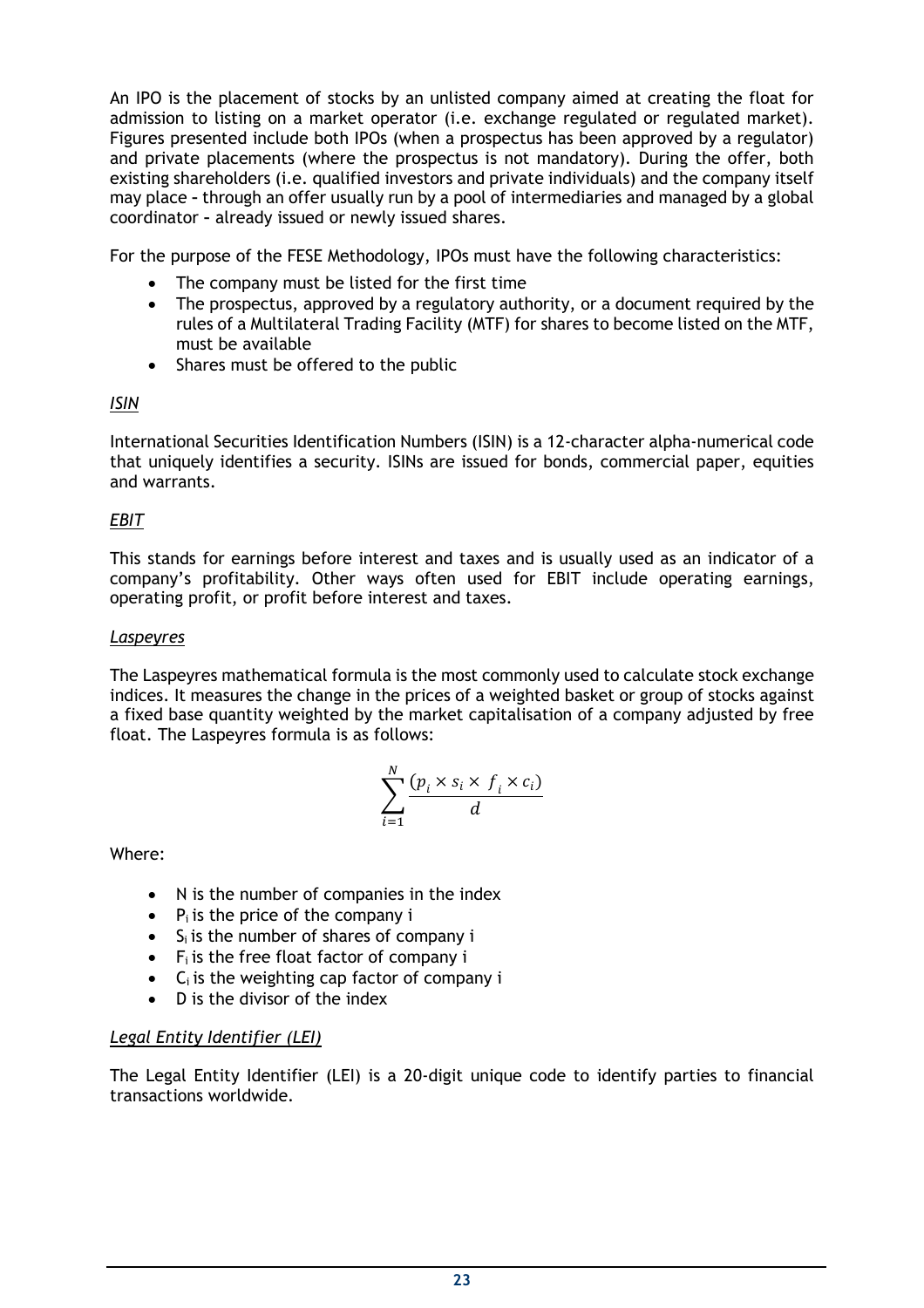## *Market capitalisation*

A company's market capitalisation is the total number of issued shares of the company (including their several classes) multiplied by the respective share price at a given time.

The total market capitalisation of an exchange is the sum of the total market capitalisation of each domestic company and exclusively listed foreign companies included in all markets/segments of an exchange.

The figures for a given exchange include:

- Shares of [domestic companies](#page-19-2)
- Shares of foreign companies which are exclusively listed on an exchange, which mean the foreign company is not listed on any other exchange
- Common and preferred shares
- Shares without voting rights when available
- Investment/participation certificates when available

The figures for a given exchange exclude:

- Collective investment funds
- Rights, warrants, convertible instruments
- Options, futures
- Foreign listed shares other than those exclusively listed
- Companies whose only business goal is to hold shares of other listed companies
- Companies admitted to trading (not admitted to listing)

#### *Market Model Typology (MMT)*

The MMT is a standard established by a range of industry participants within the FIX trading community. The aim is to provide a practical and common solution for standards on posttrade data across asset classes under MiFID II.

#### <span id="page-23-2"></span>*Merger*

A merger usually occurs when one company purchases another company by buying a certain amount of their shares in exchange for its own shares. There can be a merger of listed and non-listed companies.

#### *Multilateral Trading Facilities (MTFs)*

One of the three categories of trading venue defined under MiFID II. An MTF is a multilateral system, operated by an investment firm or a market operator, which brings together multiple third party buying and selling interests in financial instruments, in the system and in accordance with non-discretionary rules, in a way that results in a contract.

#### <span id="page-23-0"></span>*Net income*

Net income is derived from the company's total revenues after deducing total expenses. In more detail, the net income formula could be expressed as follows:

<span id="page-23-1"></span>Net income  $=$  net revenue  $-$  operating expenses  $-$  other business expenses  $-$  taxes  $$  $interest$  on debt  $+$  other income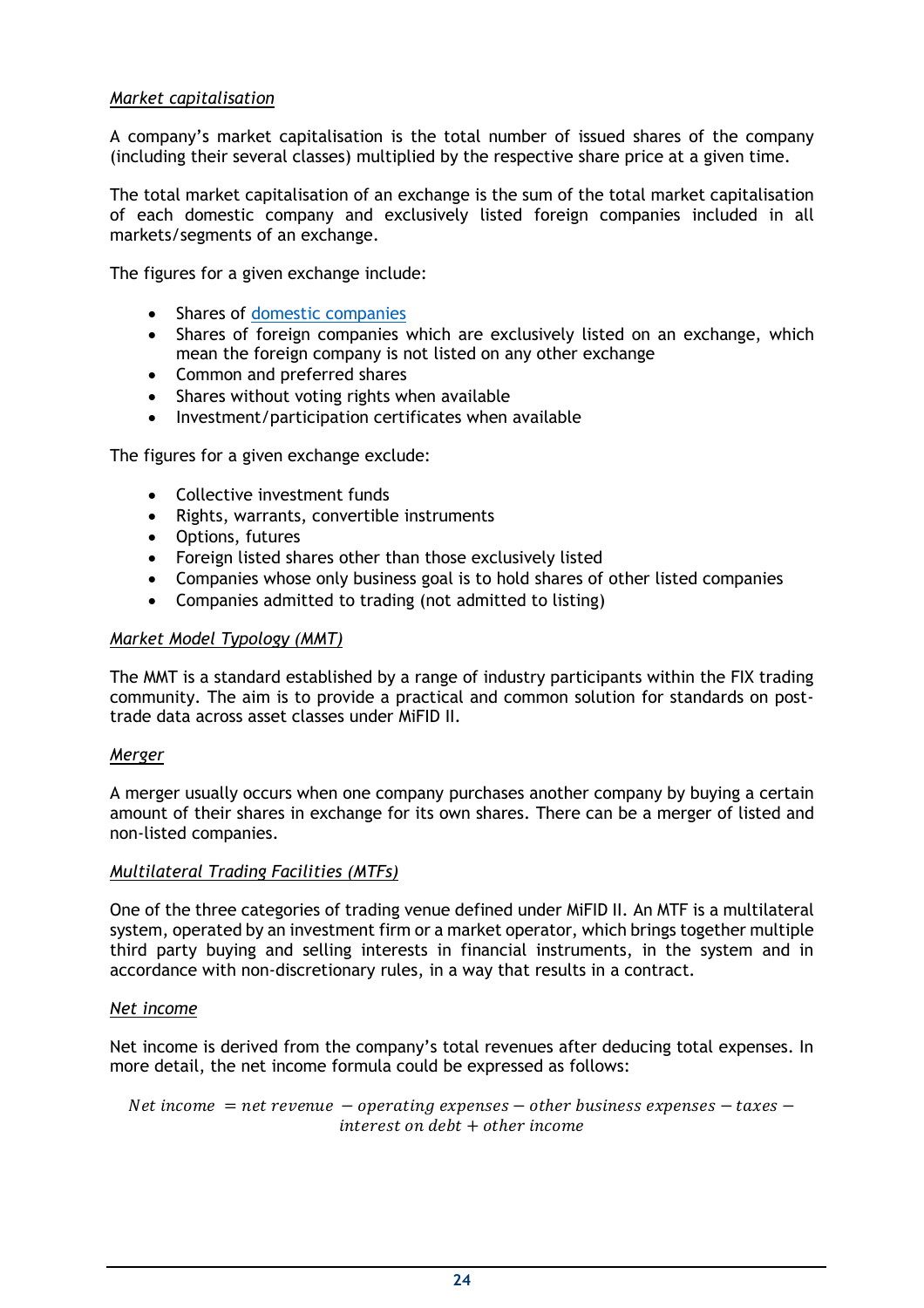## *Notional turnover*

It is an approximate measure of the value of the number of contracts traded expressed with reference to the underlying, enabling comparison between cash and derivatives trading and among different derivatives products. It is computed and consists of the number of contracts traded multiplied by the nominal value of the underlying, trading unit/contract size (for futures) or multiplied by the strike price (for options).

In detail, for futures and options, it is computed as the product of the number of contracts traded by the price by the value of an index point (in the case for index futures or options) or by the size (number of underlying shares) in the case of stock futures or options; alternatively, the value of the underlying asset may be used in place of the price.

## *Off-Electronic Order Book (Off-EOB)*

This refers to trades confirmed through a system managed (directly or indirectly) by the exchange, where both seller and buyer agree on the transaction (price and quantity). The system checks automatically if the transaction is compliant with the exchange rules, including most often consistency with EOB price. Bilateral negotiations leading to such trades may not be exposed to the market until after the trade is completed. In compliance with the exchange/MTF/trade reporting venue trading rules, they can be executed in several ways adopted by intermediaries for their interaction.

The Off-EOB turnover category is included as of January 2009 figures onwards. These figures are all other transfers of ownership by way of trades matched neither on an electronic order book nor on a dark pool nor reported under reporting transactions. In order to be included in the FESE statistics, this activity must generate revenues to the exchange/MTF/trade reporting venue and/or be managed by a reporting system organised by the exchange/MTF/trade reporting venue. They can be executed in a number of ways – including floor trading and special trading platforms, telephone trading, or other structures – and are reported by the exchange members. They are reported by an intermediary to the exchange/MTF/trade reporting venue, which should avoid counting both sides of the trade, but single counting cannot always be guaranteed. Off-EOB transactions also include late trades (reported after market close), and those trades for which MiFID II allows delayed reporting.

#### <span id="page-24-1"></span>*Open interest*

Number of derivatives contracts (futures and options) outstanding at a given time (close of trading at the last trading day of the month). It may be computed on a net or gross basis, according to the way the opening/closing of the position is managed at the clearing level.

#### <span id="page-24-0"></span>*Options*

An option is an instrument, which allows investors to buy or sell an underlying asset (commodity or financial instrument) according to a pre-determined price – the strike price of the option – and terms during a specified period – the lifetime of the option. Options can be exercised either solely on the expiration day (European type) or at any time during their lifetime (American type). After the end of its lifetime, the option has no value, as it has expired. Options are also distinguished into call (providing the right to buy) or put (sell) options.

Key characteristics of an options and a futures transaction could be summarised in the following table: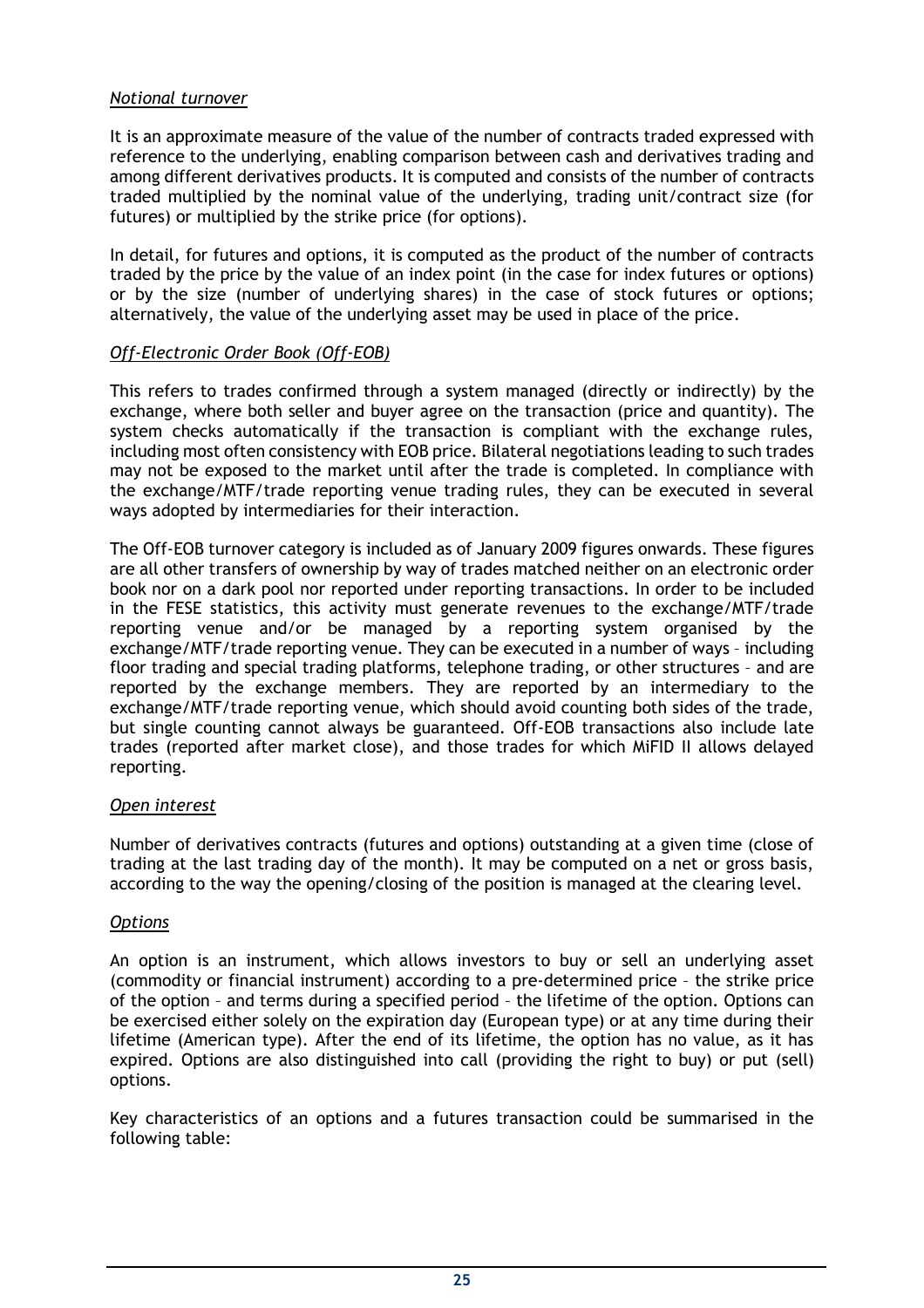| <b>Basic characteristics</b>                                                                  | <b>Options contract</b><br>transaction                           | <b>Futures contract</b><br>transaction |  |
|-----------------------------------------------------------------------------------------------|------------------------------------------------------------------|----------------------------------------|--|
| Agreement today                                                                               | Yes                                                              | Yes                                    |  |
| Delivery and payment in the   Yes<br>future                                                   |                                                                  | Yes                                    |  |
| Obligation to complete the $\vert$ One of the parties may $\vert$ Both parties<br>transaction | choose to complete the obligation to complete the<br>transaction | the<br>have<br>transaction             |  |

In an options transaction agreement, investors are equally distinguished into holders (i.e. buyers) and writers (i.e. sellers). Holders have the right but not the obligation to sell or buy, while writers only have the obligation to sell or buy. Therefore, call options allow holders to buy and oblige writers to sell the underlying asset, while put options allow holders to sell and oblige writers to buy the underlying asset.

Options are distinguished according to the underlying asset with the most common being:

- Stock options, which are settled by physical delivery of underlying stocks.
- Index options are settled in cash. The underlying value of the option is the cash equivalent value of the index (also called the index amount).
- Interest rate options have the value of the underlying reference (for example a bond or a currency) determined by the level of a specific, depending upon the extent of the term (long or short term), interest rate. A short-term interest rate refers to maturity periods equal or shorter to 12 months while long-term interest rates refer to periods exceeding 12 months (treasury bonds, corporate bonds, Eurobonds, etc.).

## <span id="page-25-0"></span>*Price index*

A price index reflects the aggregated performance of the underlying index constituents based upon the price value of the shares only. It does not include dividend payments.

#### <span id="page-25-1"></span>*Primary market*

The primary market is where instruments are created, usually the first stopover for companies to raise capital. Frequently, the primary market leads to new company listings on a RM or an MTF.

#### <span id="page-25-3"></span>*Private placement*

A listing of shares not sold through a public offering but rather through a private offering, aimed at pre-determined categories or numbers of investors.

#### <span id="page-25-4"></span>*Privatisation*

The sale, total or partial, of a state-owned enterprise to private investors. Usually, it is instrumented through an IPO if it is going to be listed in a public market for the first time.

#### <span id="page-25-2"></span>*Real estate investment trusts (REITs)*

REITs are a company, listed and traded on an exchange, whose purpose is to invest in property or finance income-generating real estate/infrastructure. REITs pool the capital of numerous investors and, similarly to a mutual fund, sell shares in those investments, providing the holder with exposure to real estate investment without buying, managing or financing any properties themselves. REITs are also distinguished in industry classifications, such as ICB, whereby the distinction between real estate investment and services and real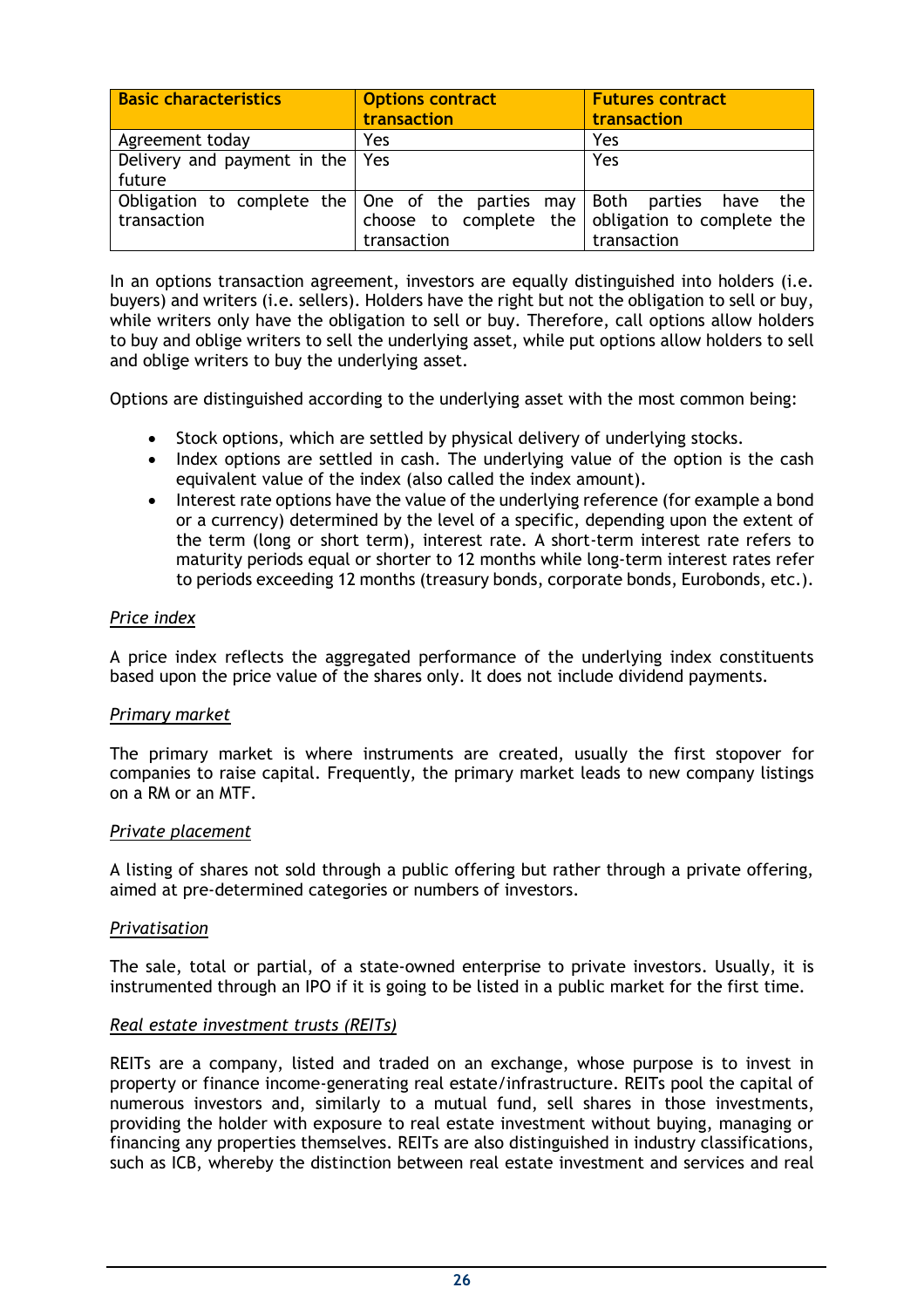estate investment trusts is made. Similarly, under the GICS classification, the broad real estate sector and industry group is divided into equity REITs and real estate management and development industries.

#### *Regulated market (RM)*

One of the three categories of trading venue defined under MiFID II. An RM is a multilateral system operated and/or managed by a market operator, which brings together or facilitates the bringing together of multiple third-party buying and selling interests in financial instruments, in the system and in accordance with the RM's nondiscretionary rules, and in a way that results in a contract, in respect of the financial instruments admitted to trading under the RM's rules and/or systems.

#### <span id="page-26-0"></span>*Reporting transactions*

This category in FESE statistics contains trades reported through a Trade Reporting Facility (TRF) when only one counterparty provides information on the trade. The other counterparty could use this facility if reporting is mandatory. They include OTC trades (matched at conditions different from those established by the exchange) but data reported by Approved Publication Arrangements (APAs) is excluded from this category. This category is included as of January 2009 figures onwards.

## <span id="page-26-1"></span>*Return index*

A return index reflects the aggregated performance of the underlying index constituents based upon the price value of the shares plus dividend payments reinvested.

#### <span id="page-26-5"></span>*Reuters Instrument Code (RIC)*

Reuters code is a code that was used by Thomson Reuters, now Refinitiv, to uniquely identify financial instruments and indices.

#### <span id="page-26-3"></span>*Revenues*

Revenues are the income generated from all business operations and services of a company.

#### <span id="page-26-4"></span>*Reverse merger*

<span id="page-26-2"></span>A reverse merger is a mean used by a private non-listed company to be listed. The private non-listed company acquires a company listed in a public market and the private company's shareholders exchange their shares for new shares issued by the listed public company.

#### *Securitised derivatives*

A securitised derivatives product is a tradable financial instrument designed to meet specific investor needs and to respond to different investment strategies by incorporating nonstandard features.

Each securitised derivatives product has its own characteristics. They are generally issued by intermediaries different from the issuer of the underlying financial instruments.

Securitised derivatives products include different types of instruments which can be classified into investment and leverage products: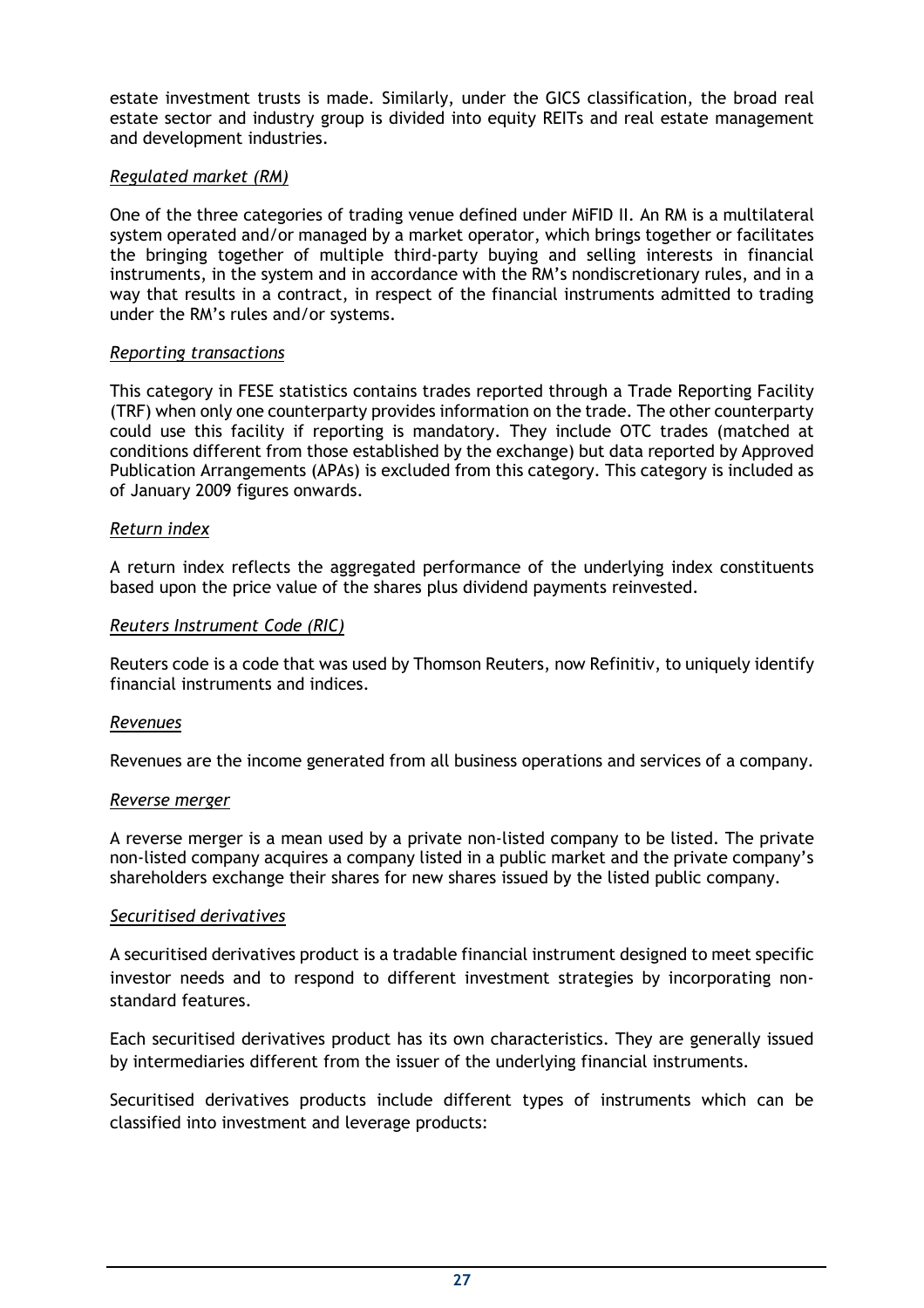- Investment products are geared to the medium and long term with a rather conservative risk-return profile. Certificates (with the exception of constant leverage certificates) are the most common products in this category.
- Leverage products are associated with a higher level of risk and a relatively shortterm investment horizon. With a small investment, they can generate a leveraged performance relative to the underlying. Warrants are the most common products in this category.

#### *Special Acquisition Company (SPAC)*

A special purpose acquisition company (SPAC) is a company with no commercial operations that is formed strictly to raise capital through an initial public offering (IPO) and to be listed in a stock exchange, for the purpose of acquiring an existing private company and facilitate a direct access to the stock market.

#### <span id="page-27-3"></span>*Specialised market / segment*

Those markets/segments operated by the exchange which have different listing rules than those of the official list/main market. Most Multilateral Trading Facilities (MTFs) managed by FESE members are included under this category. They may be dedicated to small and medium enterprises (e.g. SME Growth Markets), young, fast-growing companies from the high-tech sector, companies with specific features, etc.

#### <span id="page-27-1"></span>*Specialised market/segment index in equity and in bonds*

Specialised indices can be price or return indices: these indices represent markets/segments that are defined as having different listing rules than those of the main market, in particular lower requirements. These indices include the most liquid shares traded in the specialised market/segment of each stock exchange and some of them are free float-weighted.

#### <span id="page-27-0"></span>*Spin-off from listed company*

<span id="page-27-4"></span>This refers mostly to the listing of shares of a listed company's constituent entity or business, the shares of which are allocated to the company's existing shareholders.

#### *Takeover bid*

A takeover occurs when one company successfully bids to take control of or acquire another company that is listed. Takeover bids may happen by listed or non-listed companies.

#### *Traded index*

Traded indices can be price or return indices; the index value is the underlying basis for options, futures, exchange traded funds, and other derivatives. These indices include the most liquid shares traded in the stock exchange and are generally free float-weighted.

#### <span id="page-27-2"></span>*Transfer of listing venue*

This refers to the transfer of a company listing from one exchange to another. The listing of a company transferred from another venue counts as delisting for the respective other venue.

#### *Turnover*